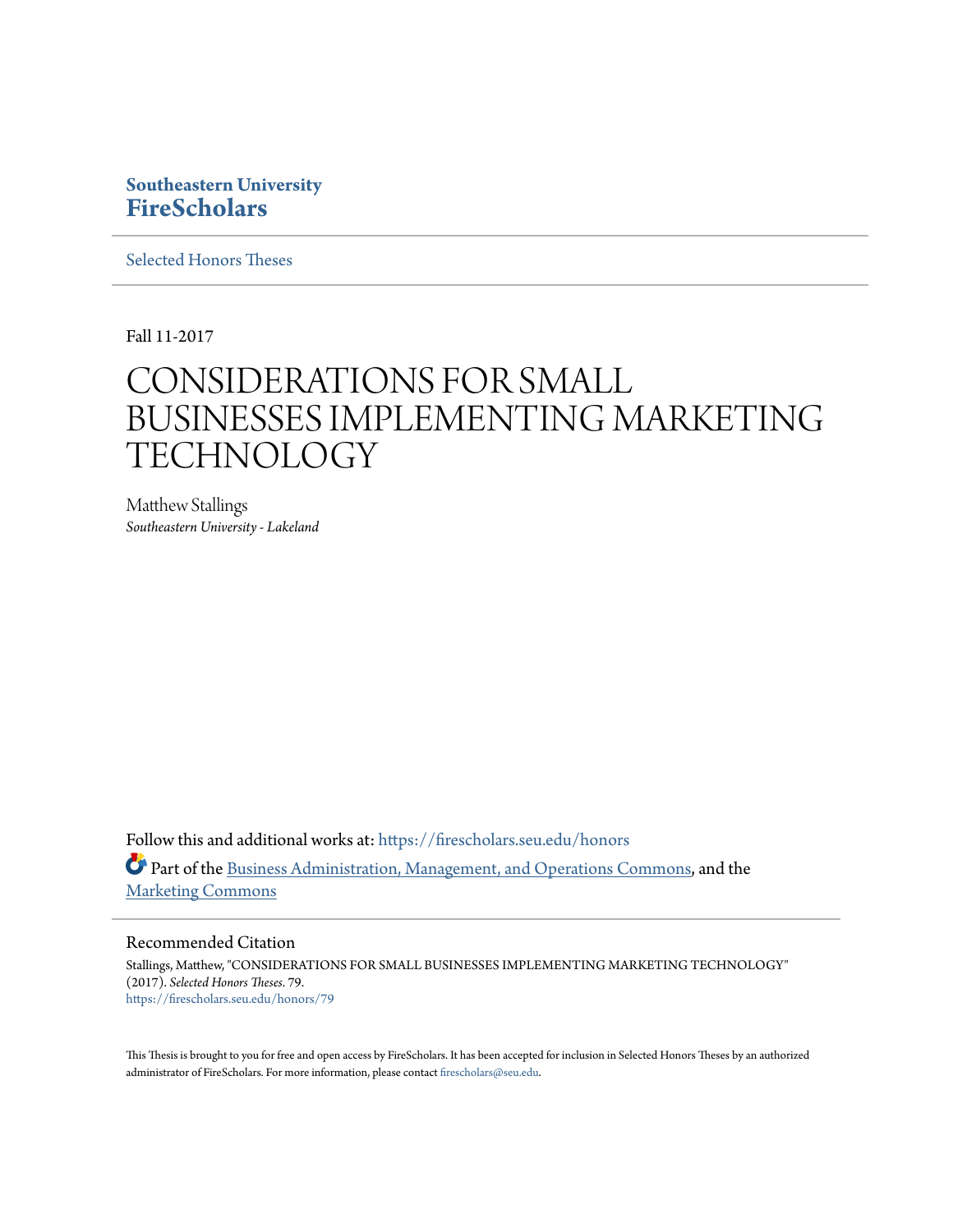# CONSIDERATIONS FOR SMALL BUSINESSES IMPLEMENTING MARKETING TECHNOLOGY

by

Matthew Stallings

Submitted to the Honors Program Committee

in partial fulfillment

of the requirements for University Honors Scholars

Southeastern University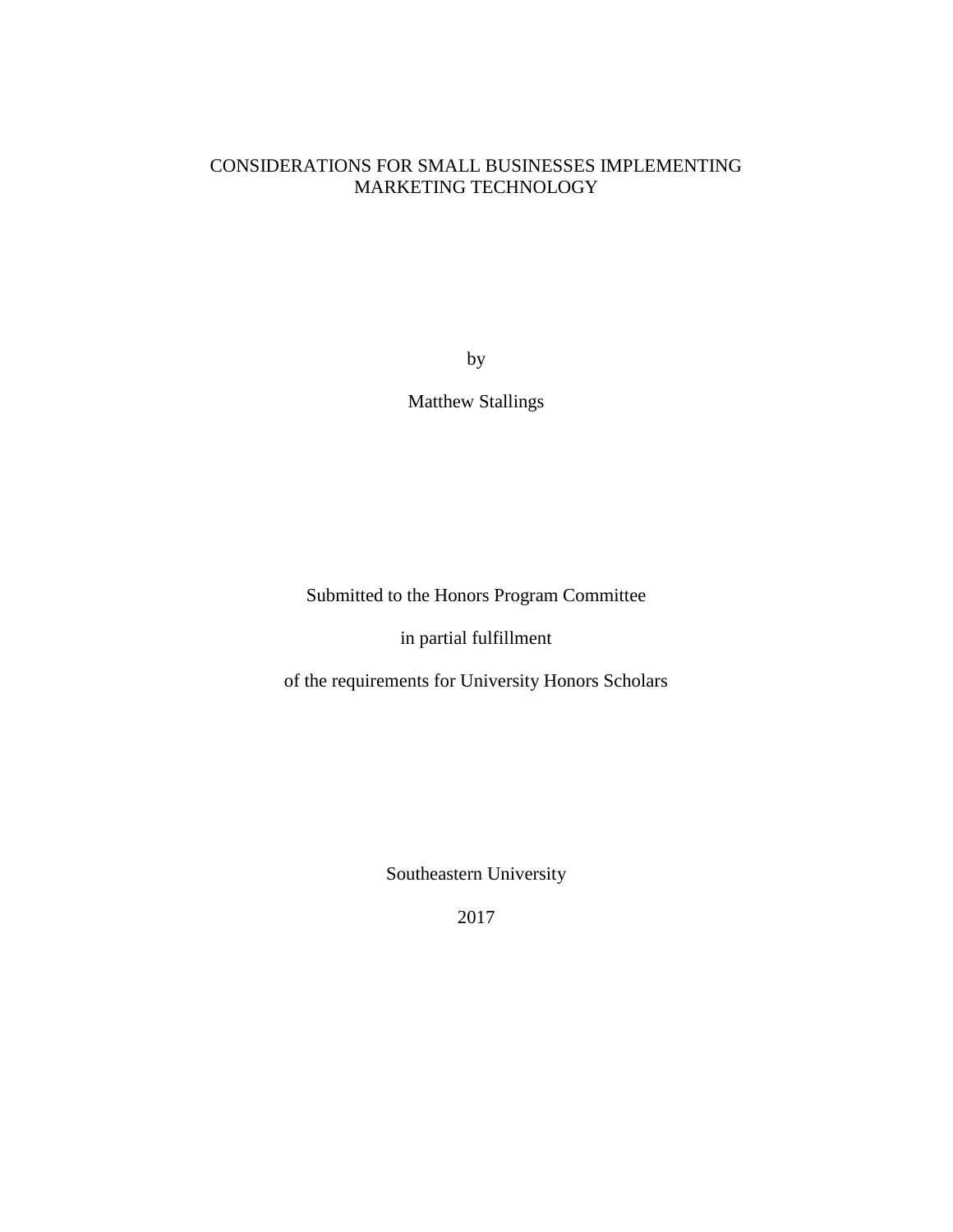Copyright by Matthew Stallings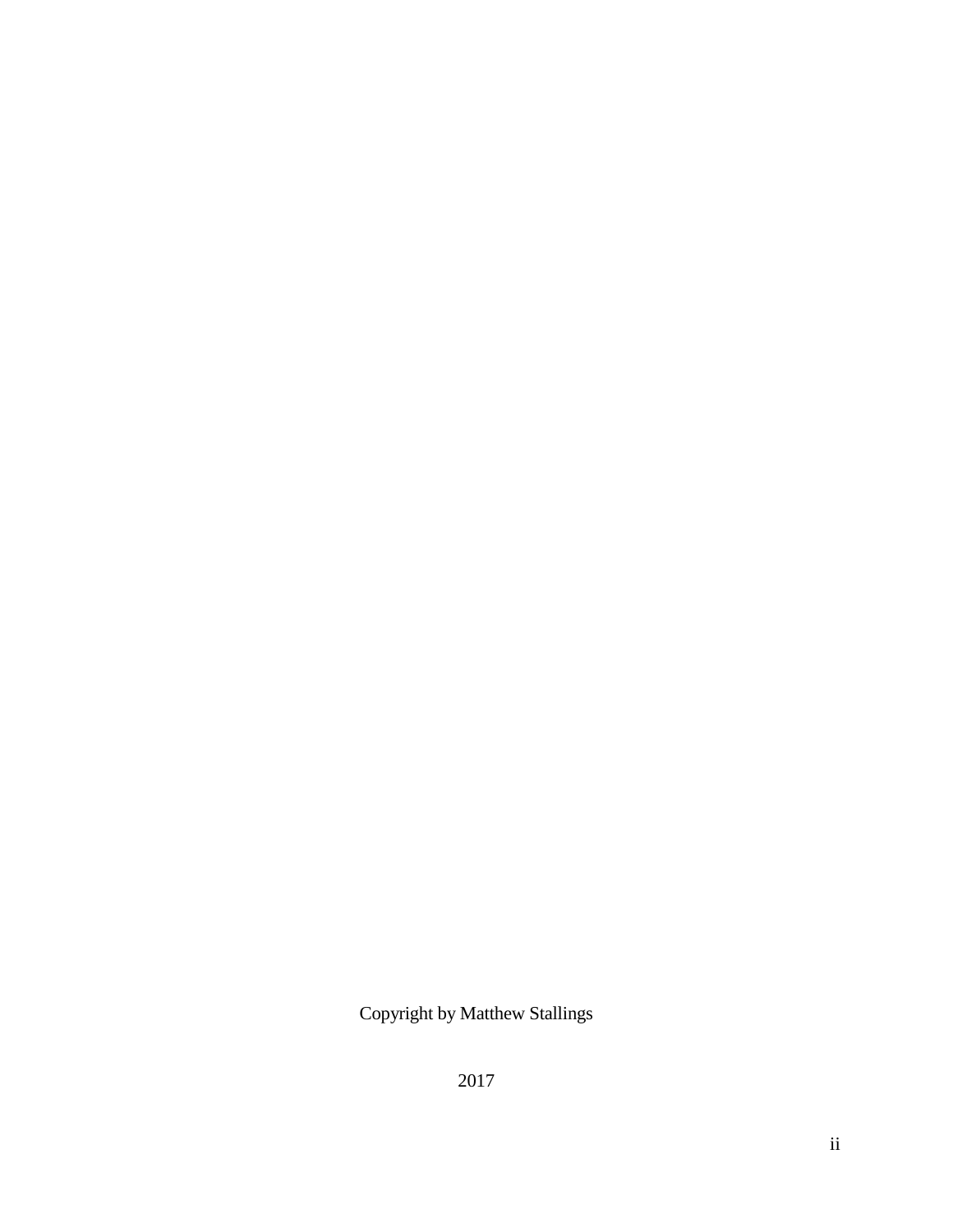## ABSTRACT

Small businesses are crucial components for not only the US economy but for economies around the world. Many of the firms struggle to stay in business and do not perform effectively and profitably, especially in the marketing aspects of business. The marketing strategies that larger organizations use do not necessarily work the best for small businesses. Therefore, small businesses are mostly conducting basic marketing principles by practicing customer relationship management (CRM). However, many of them are not unlocking their full potential by utilizing the Internet, E-mail, database software, and other marketing technologies. Thus, this paper offers research evidence to provide help with small businesses planning on implementing those marketing technologies. A quantitative online survey approach was chosen and distributed to 300 small businesses in the Polk County, Florida area. This study found seven distinct considerations that work together to provide insight into the implementation process for those small businesses. The findings of the research also lead to the creation of a model using these considerations that encompass the benefits, obstacles, and other aspects of the implementation of marketing technology. Findings show that even though small businesses recognize the benefits of implementing marketing technology, they are hesitant because of the obstacles they may face, and the lack of marketing knowledge needed to plan the implementation process strategically.

Keywords: Small Business, Marketing, E-Marketing, Marketing Technology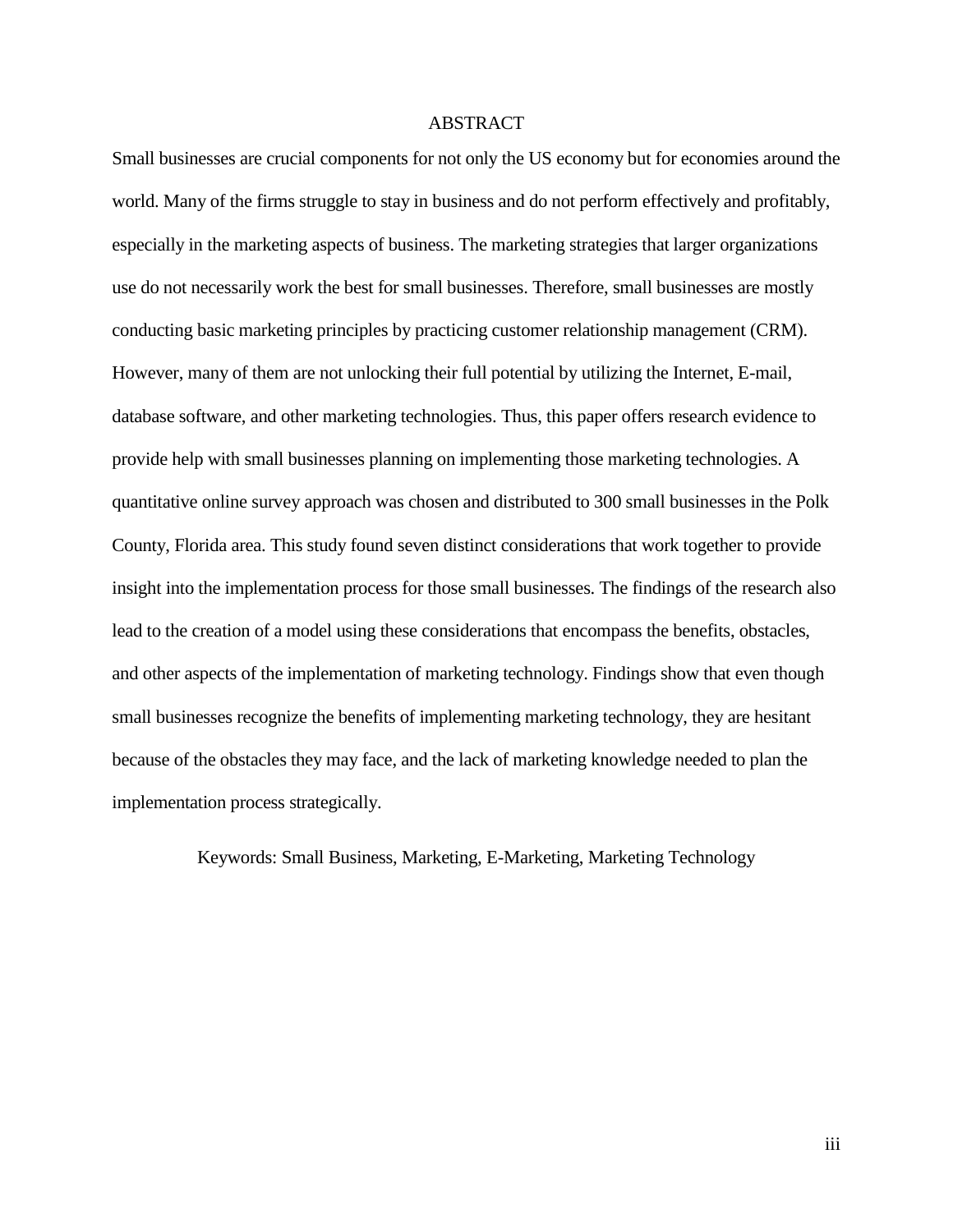# TABLE OF CONTENTS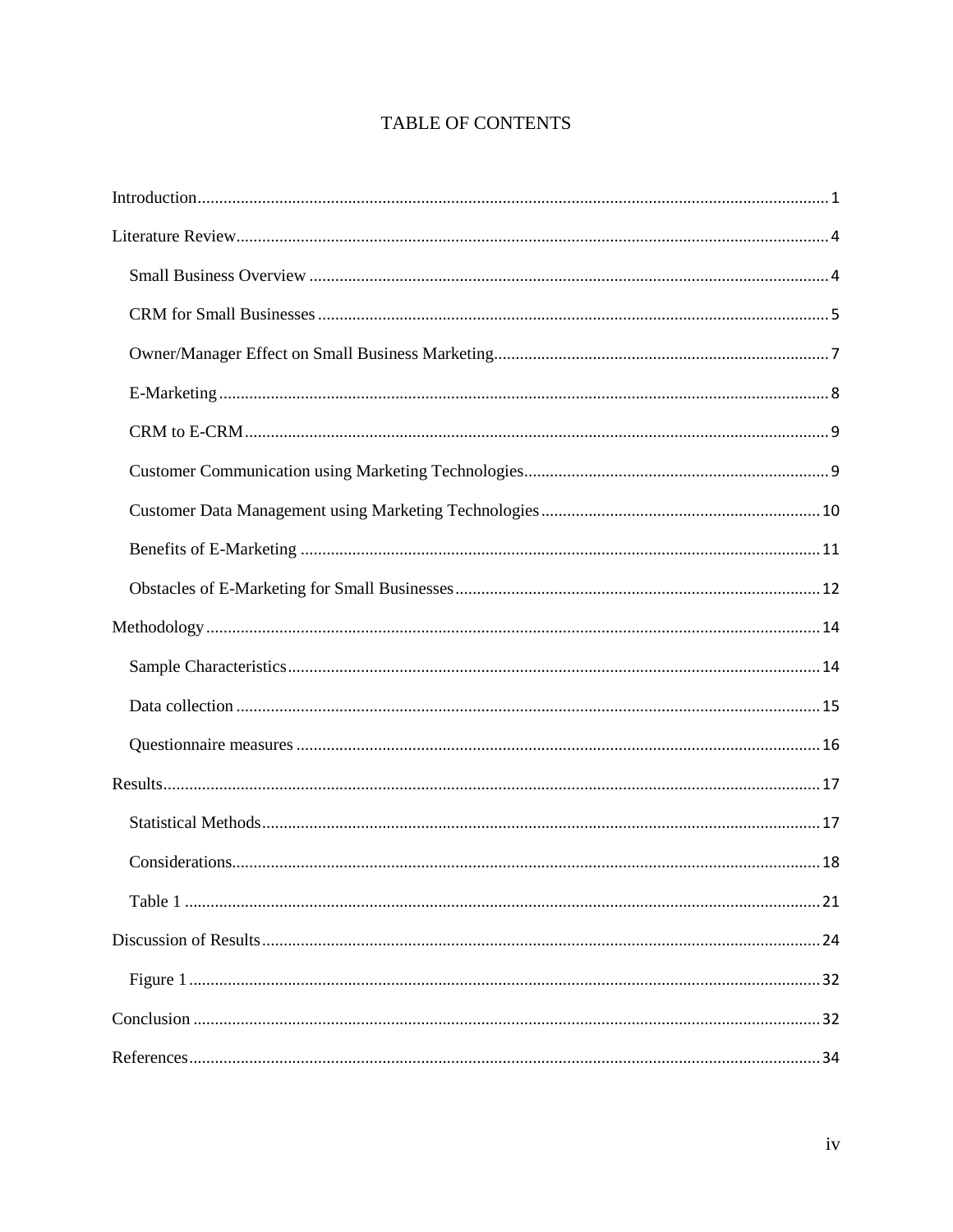# <span id="page-5-0"></span>CONSIDERATIONS FOR SMALL BUSINESSES IMPLEMENTING MARKETING TECHNOLOGY

## Introduction

Small businesses are the very backbone of this country. In the U.S., 86 percent of businesses employ no more than 20 employees, and 80 percent have sales of less than \$1 million per year. According to the United States Small Business Profile given by the Small Business Administration, over 99 percent of businesses that employ workers were considered small businesses in 2014. The profile also shows that small businesses employed about half of the nation's private workforce in 2012. On average, 50 percent of small businesses close within the first five years (Cronin-Gilmore, 2012). Two of the major factors behind this are inadequate marketing, or poorly focused and executed marketing (Cronin-Gilmore, 2012).

Marketing has had a strong impact on business and the very way that companies go about conducting their own. In the industrial era, businesses were solely focused on turning a profit. As new businesses emerged, they started recognizing customers had more choices when deciding on products and services, so businesses began focusing on earning customers' trust and loyalty. The focus on customers over profits was the start of modern marketing. Over the years, there have been significant advances in the way businesses implement marketing strategies, and with the latest marketing technological advances, marketing has become far more efficient and beneficial. In this paper, the term marketing technology is used to identify a type of software; platform; database; social media presence; the internet or other advancements in technology that add to marketing. Electronic-Marketing (E-Marketing) is changing traditional marketing. Marketing is shifting from concentrating on face-to-face interactions to creating and maintaining relationships through online interactions. This fact is evident in Kalyanam and McIntyre's (2002) "e-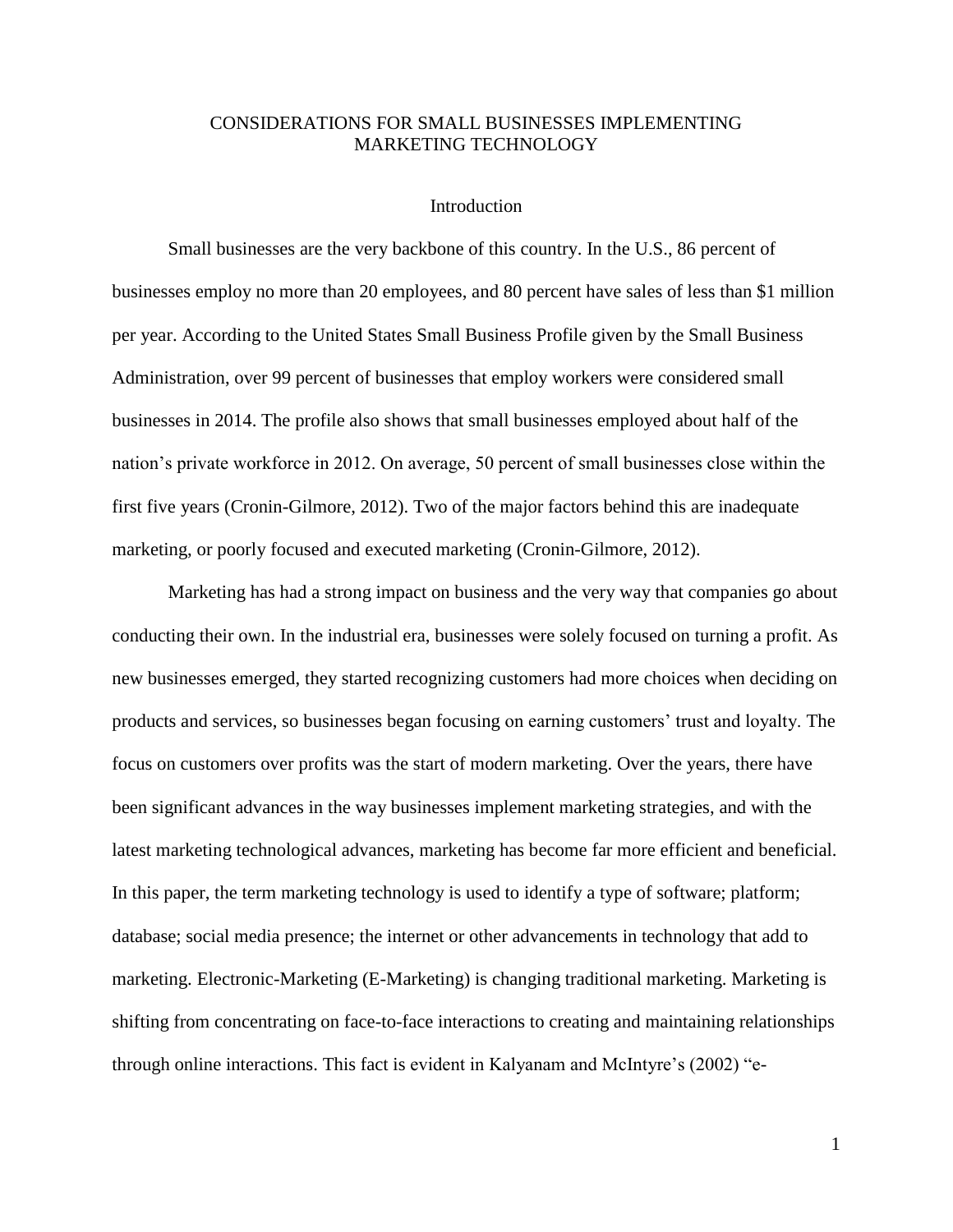marketing mix" where they add several new focuses based on the internet to the original 4 Ps of marketing. This "e-marketing mix" is discussed later in this paper.

If a business is not taking advantage of marketing technology, it is not giving customers value-added services and is not competing to its full ability (Ab Hamid & Kassim, 2004). The benefits of using marketing technologies are significant and include things such as maintaining and more importantly, improving customer relationship management (CRM) (Ansari & Mela, 2003; Zontanos & Anderson, 2004) and customizing advertisements to specific customers and their needs (Ansari & Mela, 2003). While large companies can quickly take advantage of the latest marketing technologies, small businesses typically do not (Alford & Page, 2015). Small businesses face different obstacles than larger companies when it comes to marketing. The first hindrance to strategic marketing is funding (Alford & Page, 2015; Cronin-Gilmore, 2012; Zontanos & Anderson, 2004). Another major obstacle for small businesses is that the owner/manager is typical solely responsible for planning and implementing a marketing strategy (Cronin-Gilmore, 2012). Cronin-Gilmore says that the problem with this is that most owner/managers lack the knowledge and experience to choose a marketing plan that fits the business (2012).

While the inclusion of the Internet, marketing technologies, and E-Marketing is easier for larger corporations, small businesses struggle with implementing these new techniques and strategies. Even though the understanding of marketing strategies' and marketing technologies' benefits are evident to small business owner/managers, the cost and risk of implementing these strategies hold back many small businesses from doing so (Alford & Page, 2015). Small businesses may be more fruitful and competitive if they better allocated their resources to use marketing and marketing technologies strategically.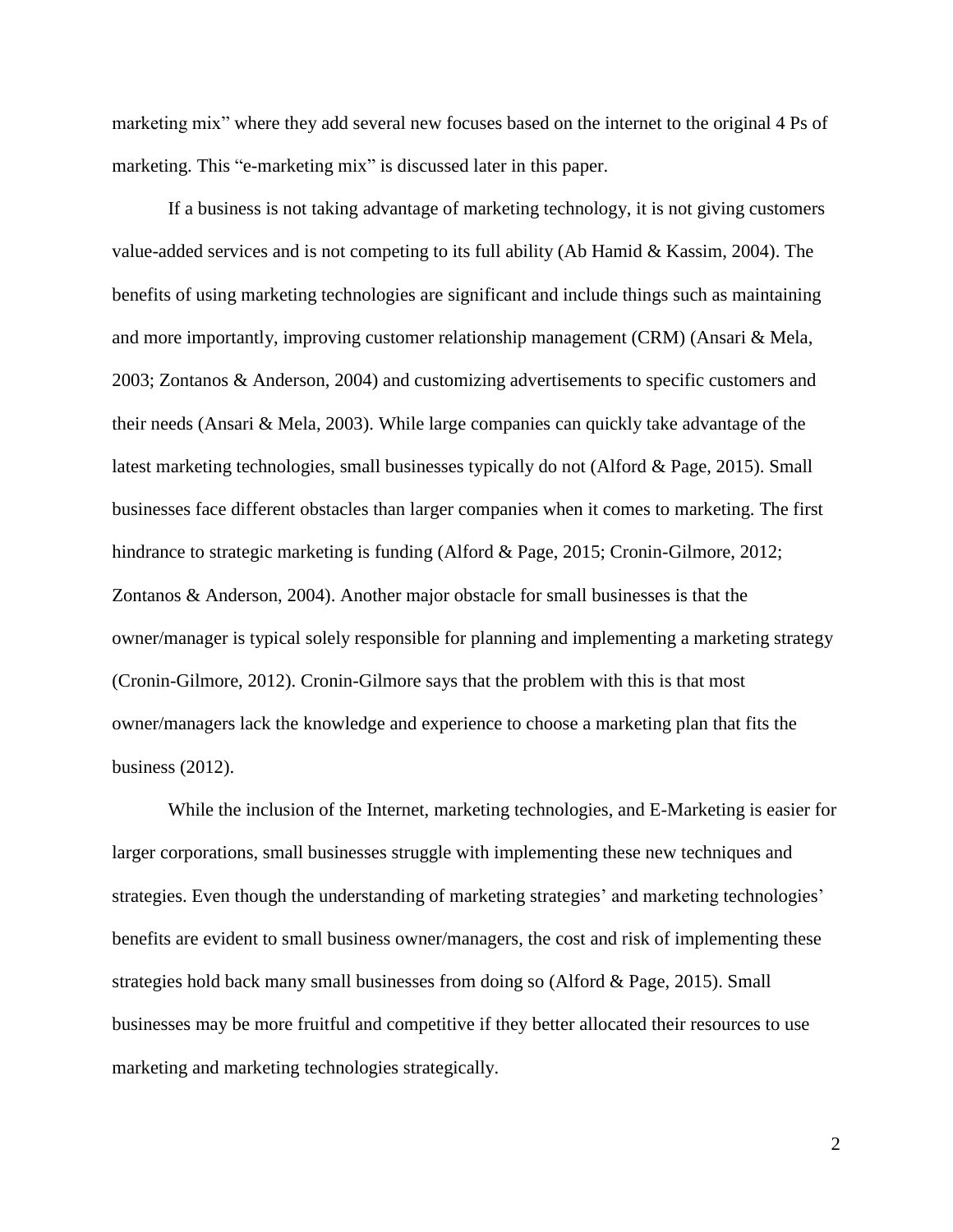This thesis will objectively examine small businesses' adoption of marketing technology and E-Marketing and identify underlying factors to determine why and how those businesses do or do not utilize these features. These factors range from the benefits from implementing E-Marketing to how small businesses communicate with their customers and how small businesses manage their customer information. This paper also focuses on ways that small businesses should carry out their E-Marketing activities in order to improve their competitiveness and is structured as follows. First, a literature review of relevant topics such as small business marketing, CRM, and E-Marketing. Next, the methodology of the survey conducted is laid out. Then, the statistical results and findings of the survey are presented and discussed. Finally, the practical implications of this study are discussed to show how this study contributes to the theory and practice of small business marketing.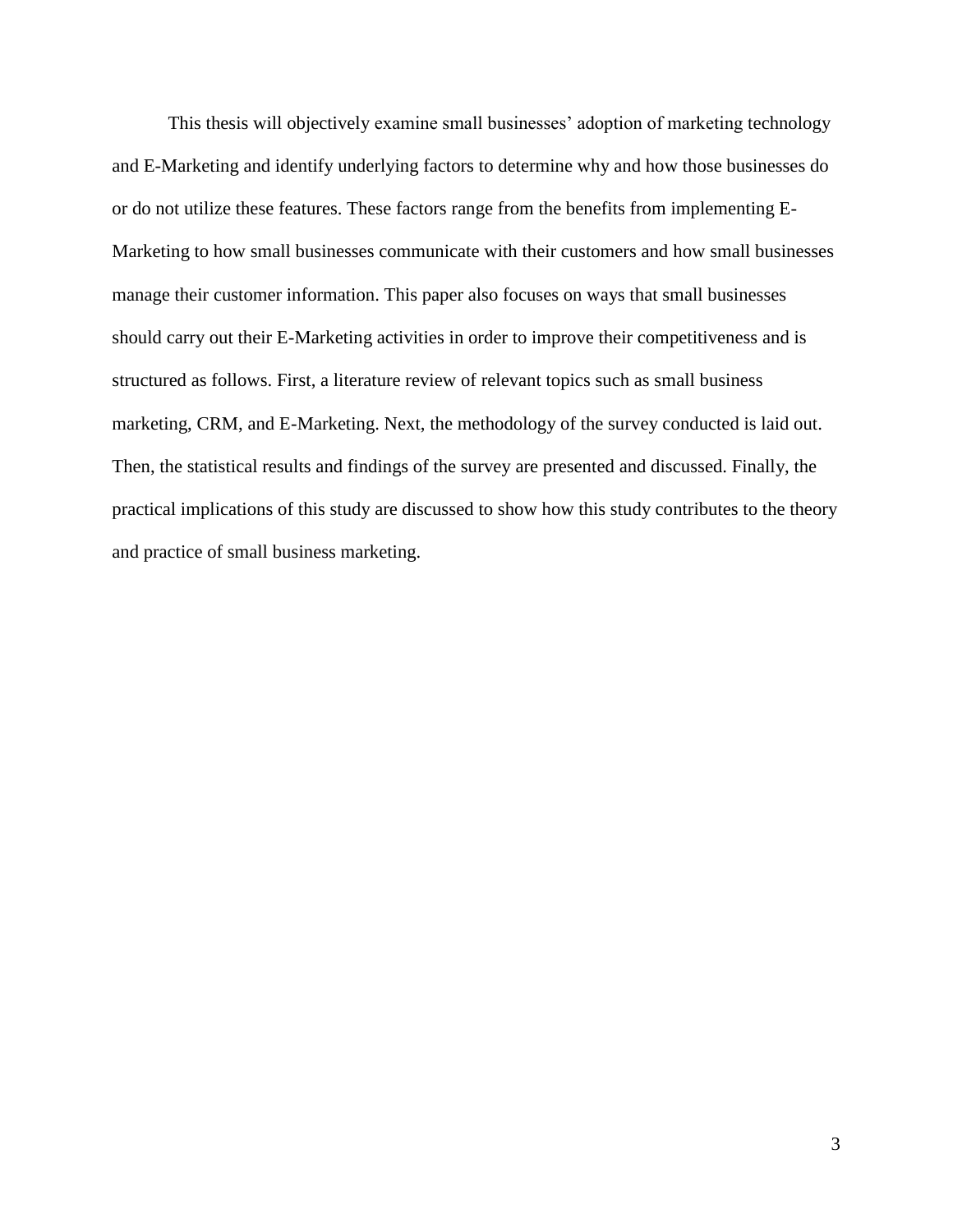#### Literature Review

<span id="page-8-0"></span>Many studies have been conducted to find how businesses are implementing marketing technologies, and how these marketing technologies are changing the businesses' marketing strategies (Ab Hamid & Kassim, 2004; Alford & Page, 2015; Ansari & Mela, 2003; Capon & Glazer, 1987; Kalyanam & McIntyre, 2002). Some even focus on how small businesses approach their marketing strategies and the adoption of marketing technology into those strategies (Alford & Page, 2015; Cronin-Gilmore, 2012; McCartan-Quinn & Carson, 2003; Simpson, Tuck, & Bellamy, 2004; Zontanos & Anderson, 2004). The themes identified in this literature review will examine small businesses' approach to marketing, how E-Marketing and marketing technology is reshaping traditional marketing, along with the factors of small businesses implementing marketing technologies and their benefits reaped and obstacles faced.

#### <span id="page-8-1"></span>Small Business Overview

In 2014, there were almost 28.5 million small businesses (defined as organizations that meet the small business requirements of the United States government) in the United States (Small Business Administration). This number accounts for 99.7% of all employers nationally and in 2012 small businesses employed about half of the nation's workforce (Small Business Administration). Tagliavini, Ravarini, & Antonelli (2001) found that small businesses are the fastest growing segment of almost all economies in the world, and compared to larger companies; they seem to be more entrepreneurial regarding strategy and structure. Therefore, their roles in not only the US economy but also around the world, cannot be taken too lightly (Street & Meister, 2004). Nor can the differences between larger and smaller companies, especially when it comes to their marketing approaches.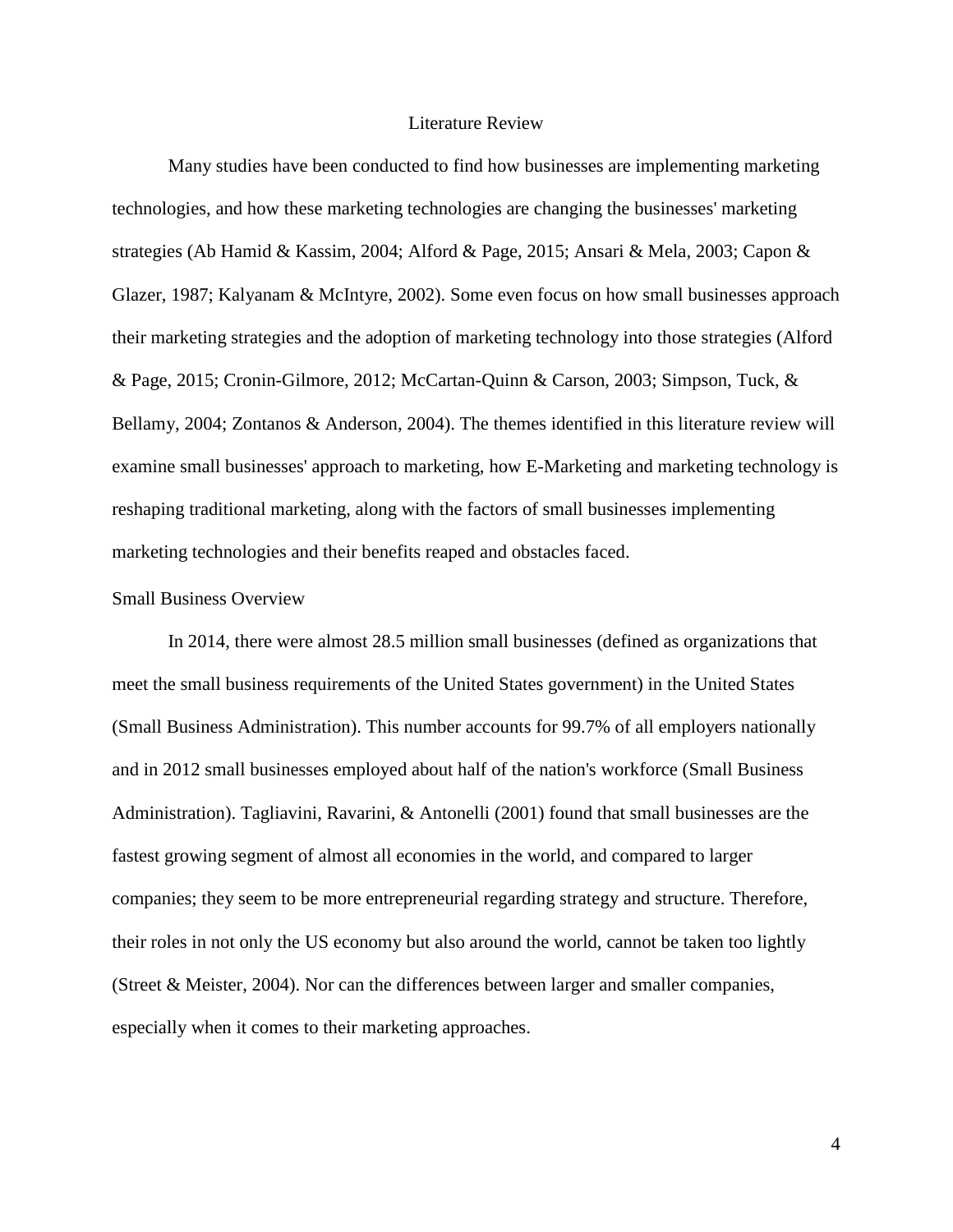Small business owners and managers experience different opportunities and constraints than the decision makers of larger companies (Hills & LaForge, 1992; Hunter, 2004; Xu, Rohatgi, & Duan, 2007). These constraints include their lack of resources (time, money, human resources, etc.), expertise, customer and environmental impact (Tynan, 1995). Therefore, most small businesses suffer from tactical and strategic customer-related problems (Harrigan, Ramsey, & Ibbotson 2011; O'Dwyer, Gilmore, & Carson, 2007). Problems they can't easily solve due to being limited to solutions because of financial resources and expertise, which reduces their growth potential and overall profitability (Tynan., 1995; Doole, Grimes, & Demack, 2006; O'Dwyer et al., 2009; Xu et al., 2007).

The main difference regarding expertise between small and large businesses is that those large firms benefit from having a team of specialists in the fundamental aspects of business, while small businesses are usually limited to the knowledge of the owner/manager (Tynan, 1995; Doole et al., 2006). More specifically, the marketing function tends not to be well developed and in most cases altogether ignored (Walsh & Lipinski, 2009). Another aspect larger companies tend to maintain better control over is their external environment, which helps them adapt to their customer base and combat their competition (Carson & Gilmore 2000; Kocak & Abimbola, 2009). There are benefits to being a smaller company, however. Smaller companies tend to have better employee loyalty, customer closeness, strategic flexibility, opportunistic response time, and being able to figure out information about their markets (Hills, Hultman, & Miles, 2008; Kocak & Abimbola, 2009; O'Dwyer et al., 2009; Pinho, 2007).

# <span id="page-9-0"></span>CRM for Small Businesses

Customer Relationship Management is often put into the relationship school of thought for marketing. Relationship-focused marketing encompasses every relationship with employees,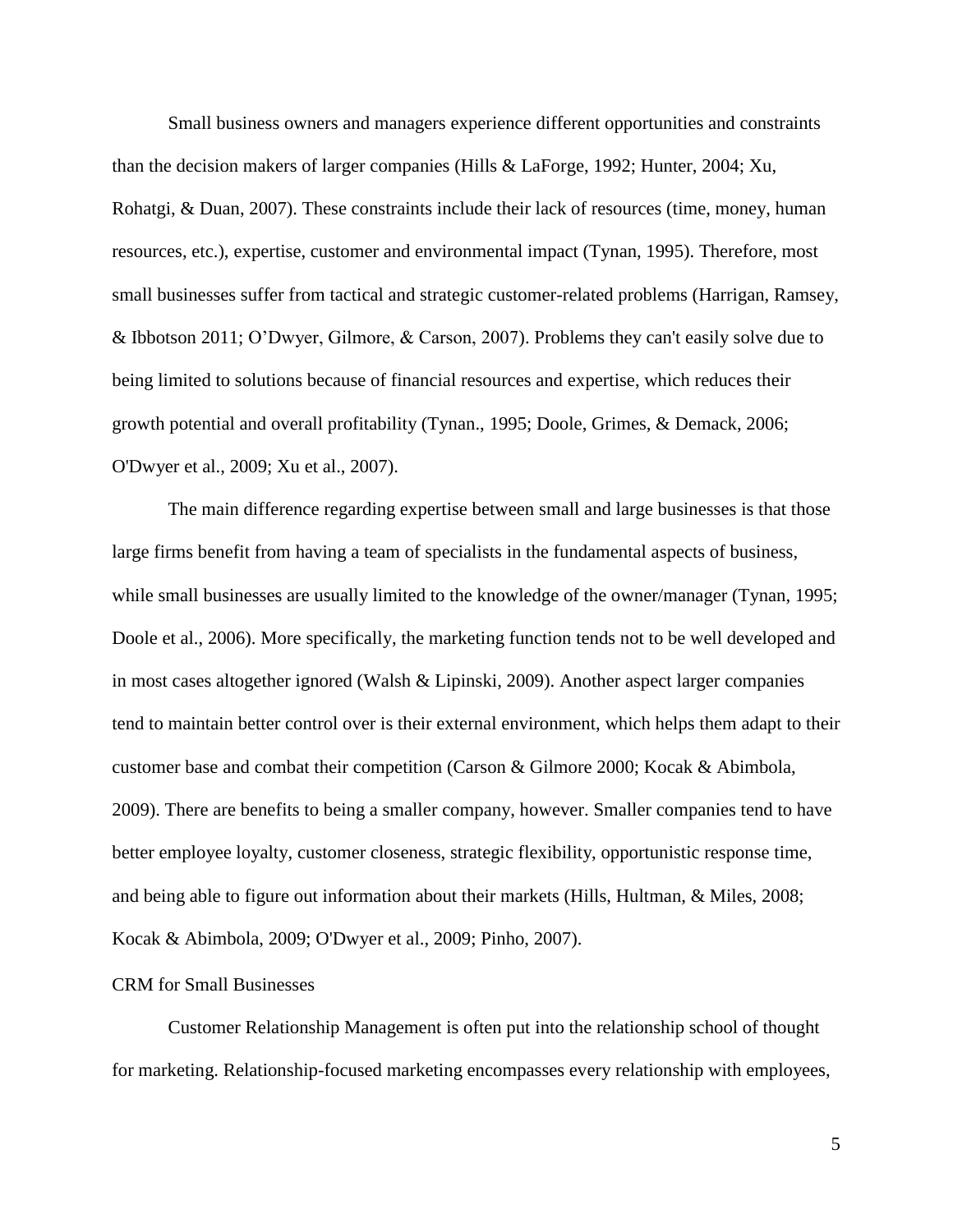government agencies, distributors, suppliers, customers, and any other internal or external stakeholders, while CRM is solely focused on customer relationships (Harrigan et al., 2011). The benefits of CRM to increase customer loyalty, brand awareness, and overall profitability has been widely recognized for larger organizations by many researchers (Harrigan et al., 2011; Zontanos & Anderson, 2004). The large firms are using this information to there benefit. This is evident because of how many of them have started utilizing teams and software dedicated solely to CRM by building and maintaining customer relationships (Coltman, 2007).

However, there is dramatically less research done for CRM in small businesses. Small businesses tend to be mainly characterized by, and build their business from, their relationships with customers (Harrigan et al., 2011). A major ability they have is to be more agile and adaptable when it comes to customer relationships compared to larger companies (Harrigan et al., 2011; Ritchie & Brindley, 2005; Stokes, 2000). This CRM ability is seen as a key marketing strength that allows small businesses to compete with their larger counterparts and is one of the most important aspects of their business that small companies need to focus on (Harrigan et al., 2011; Ritchie & Brindley, 2005; Stokes, 2000). Small businesses mostly carry out CRM through face-to-face methods, which can be costly and very labor-intensive (Gilmore, Carson, & Rocks, 2006; Harrigan et al., 2011; Ritchie & Brindley, 2005).

An even smaller amount of research is being done on how small businesses should implement and utilize E-Marketing to improve their CRM attempts. A major issue is that while small business owners/managers' marketing efforts resemble CRM and relationship marketing, those same owners/managers don't understand what they're doing or how their efforts fall into the marketing concept (Harrigan et al., 2011; Zontanos & Anderson, 2004). Unlike the larger companies, small businesses don't fully carry out formal CRM methods (Hills et al., 2008).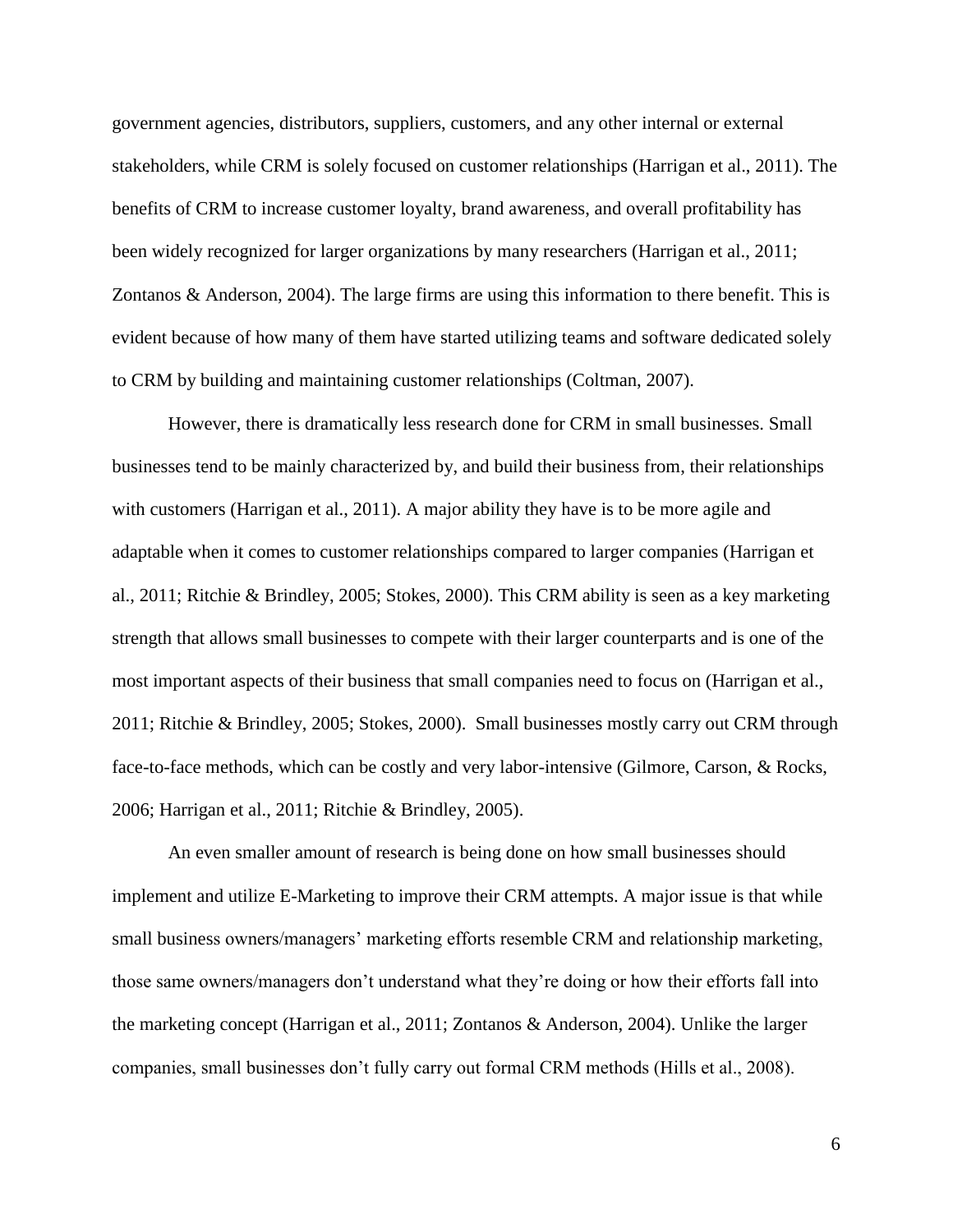Larger companies have the advantage of utilizing marketing programs, software, and other technologies to empower their CRM, whereas smaller firms carry out more limited, simpler activities such as maintaining social media accounts, e-mail correspondence, and some basic data mining (Harrigan et al., 2011; Wilson, Daniel, & Davies, 2008). Small companies tend not to commit major resources to conduct CRM methods similar to that of larger firms, partially because they aren't sure of the advantages CRM brings to companies (Cooper, Upton, & Seaman, 2005). Harrigan et al. (2011) describe this "paradox" of limited CRM activities being conducted as something small businesses do intuitively but are not able to label its actual worth to their business. An interesting find by Cooper et al. (2005) is that even though the small businesses' CRM activities are different than the ones used by larger firms, they aren't necessarily any less productive or profitable. In summation, while small businesses are doing some CRM, they won't fully commit and invest the resources needed to reap the full benefits of CRM

# <span id="page-11-0"></span>Owner/Manager Effect on Small Business Marketing

Small businesses are more likely to use a marketing strategy and adopt marketing technologies into the businesses' marketing strategies if the owner/manager has a positive attitude towards marketing and the proper knowledge of how to do so (Alford & Page, 2015; McCartan-Quinn & Carson, 2003). The level of entrepreneurial direction of the primary decision-makers of a firm is the most influential in determining the strategic approach to marketing strategies (Alford & Page, 2015). McCartan-Quinn & Carson (2003) found that the owner/manager usually has limited or no knowledge about marketing strategies and how to utilize them. Most of the time, even with their lack of knowledge, owner/managers are the only basis of their business's marketing plan. The biggest problem in small business marketing is that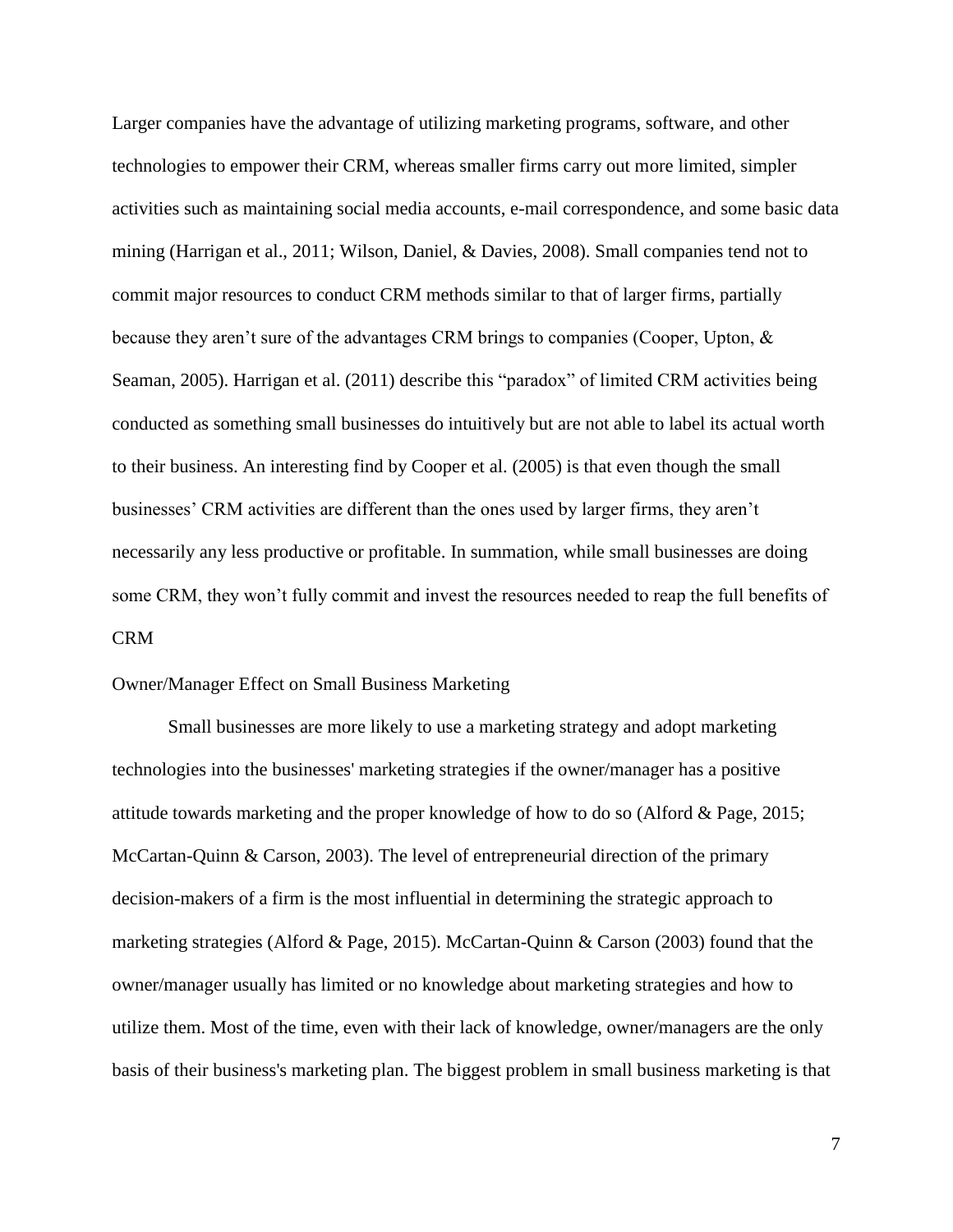the owner/managers have knowledge of the product or service that they are offering to customers. However, they do not fully understand marketing concepts and struggle with incorporating a strategic marketing plan and other elements necessary to reach the most people that would be interested in their product or service (Cronin-Gilmore, 2012). Typically, small business owner/manager's marketing knowledge, or lack thereof, is the extent of the capability of the firm's entire marketing effort.

The researchers, Simpson et al. (2004) and Slater and Olson (2001), conducted an interesting study where they performed a survey of business owners and divided the owners into different subgroups, describing how much they know about marketing strategy and what drives them in decision-making. Some of the forces behind the owners'/managers' decision-making are the capability for growth, profitability, and teamwork (Simpson et al. 2004), while others are maintaining close relationships with customers and providing a high-quality product or service. Slater and Olson (2001) found that these driving forces are the main ones small businesses use when choosing a strategy.

# <span id="page-12-0"></span>E-Marketing

The most basic ideology of marketing is the 4 P's: product, price, promotion, and place (Kalyanam & McIntyre, 2002). Kalyanam and McIntyre (2002) identify how the introduction of the internet has reshaped the idea of the basic 4 P's into what they call the "e-marketing mix." Their e-marketing mix includes the 4 P's but adds personalization, privacy, customer service, community, site, security, and sales promotion (2002). The addition of these other focuses better optimizes an approach for a company wanting to implement E-marketing and marketing technologies. These marketing technologies offer many benefits for small businesses, but their owners/managers face many obstacles in trying to implement these into their marketing strategy.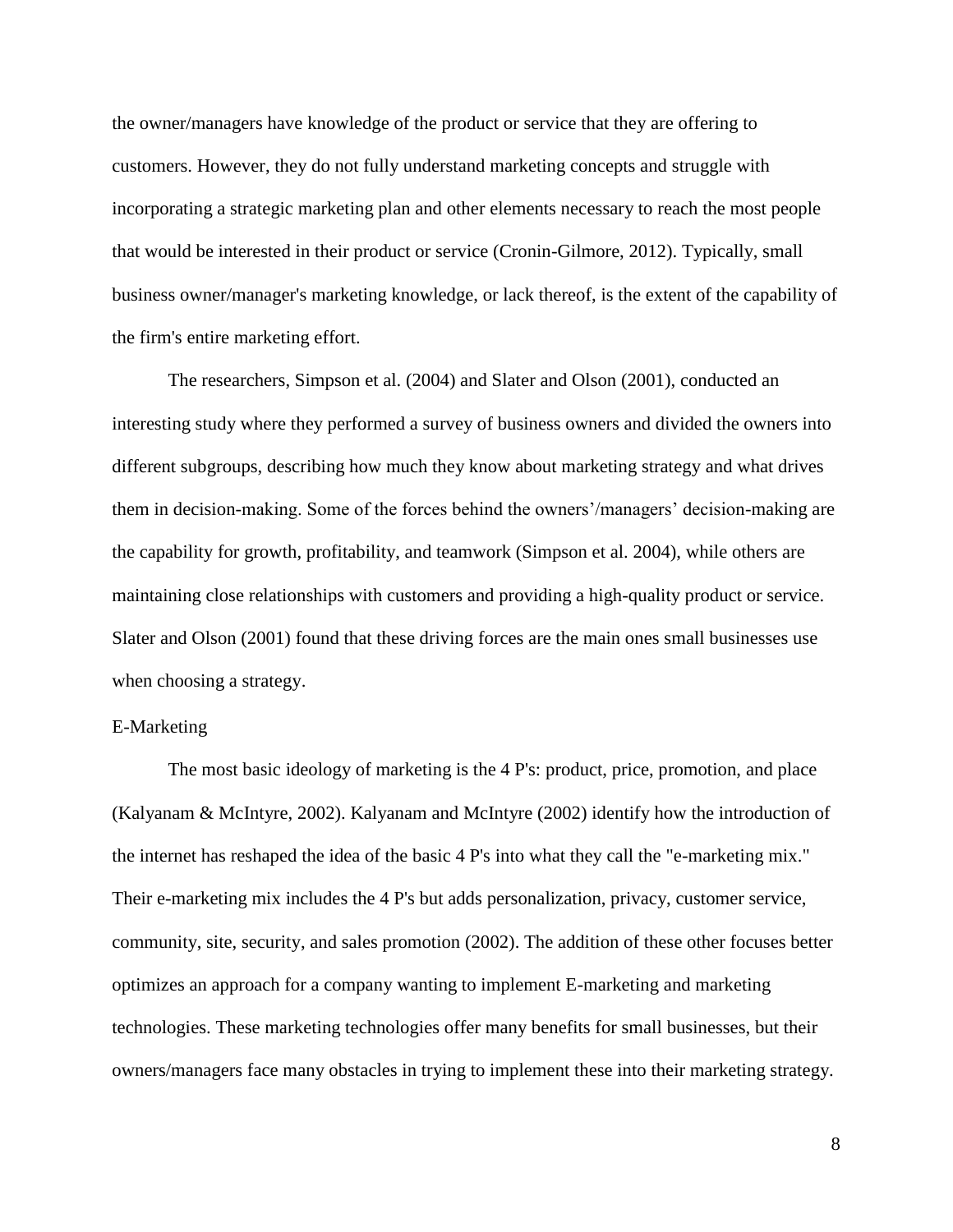<span id="page-13-0"></span>CRM to E-CRM

Harrigan et al. (2011) ask the question, "if small businesses intuitively follow relationship marketing and CRM principles, what potential is there for technology to facilitate this process?" There is plenty of evidence in current research that reveals how much firms can benefit from implementing marketing technology in their CRM activities and that traditional CRM can barely compete with the capabilities of electronic CRM or E-CRM (Pan & Lee, 2003). E-CRM is CRM with the use of technology (Ortega, Martinez, & De Hoyos, 2008). A more in-depth definition of E-CRM is given by Lee-Kelley, Gilbert, and Mannicom (2003)

e-CRM refers to the marketing activities, tools, and techniques, delivered over the Internet (using technologies such as Web sites and e-mail, data-capture, warehousing and mining) with a specific aim to locate, build and improve long-term customer relationships to enhance their individual potential (p. 241).

By helping businesses improve their marketing direction and strategy, and customer focus; e-CRM can be a critical performance booster for small businesses (Dibrell, Davis, & Craig, 2008; Harrigan et al., 2011). E-CRM can also help increase sales, provide cost savings in marketing activities, enhance customer service, improve customer loyalty, help with customization and personalization, and also help businesses have better market awareness (Ab Hamid & Kassim, 2004; Harrigan et al., 2011; Teng, Soo, & Poon, 2007). The cause of these benefits can be broken down into two primary strategic uses for e-CRM in all businesses, not just small.

<span id="page-13-1"></span>Customer Communication using Marketing Technologies

One of the principal purposes of e-CRM is to create better communication with customers. Better communication with customers is at the heart of marketing and can be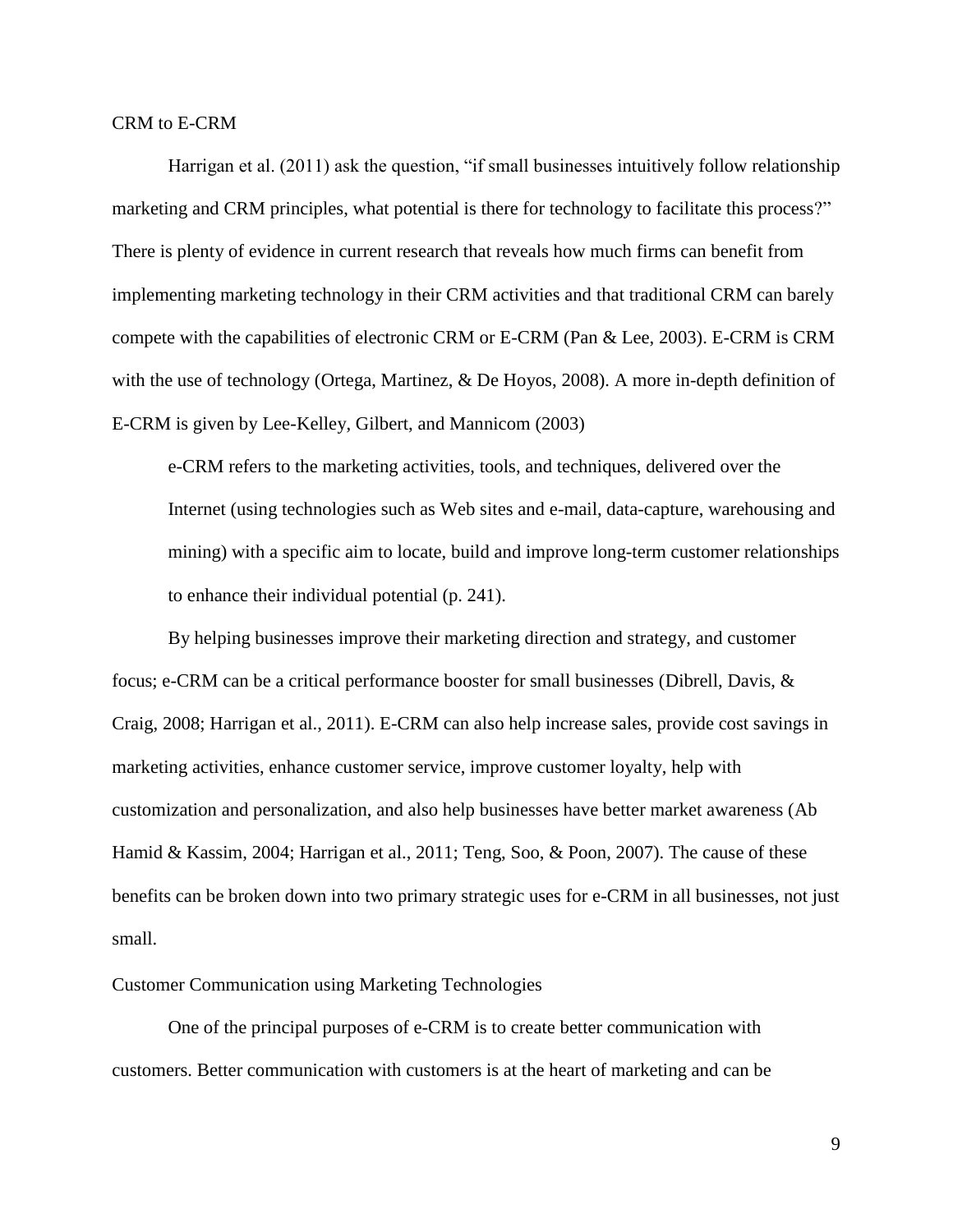separated into three types, constant, informal, and open; all with the purpose of creating a valueadded relationship (Gilmore et al., 2006). Most of these communications for small businesses tend to lean towards face-to-face interactions (Gilmore & Carson 1999). Therefore, customer communication for small firms is pretty different from customer communication for large companies. That being said, marketing technology can significantly improve these communication efforts (Tan, Yen, & Fang, 2002). These marketing technologies include E-mail, websites, social media, and any other form of communication done using the internet (Geiger & Martin, 1999 Tan et al., 2002). Ansari and Mela (2003) created a model that shows the benefit of using E-mail communication. E-mail customization represents a key feature that differentiates traditional marketing from e-marketing (Ansari & Mela 2003). Their research found that the customization of e-mails increased traffic to the firm's website by 62% (2003). Using all of these communication methods collectively can work together to improve customer relationships, increase brand awareness, and increase overall profitability.

# <span id="page-14-0"></span>Customer Data Management using Marketing Technologies

The other principal use of e-CRM is customer data management. Harrigan et al. (2011) found that small businesses must also be able to acquire and manage information on their customers in conjunction with their communication with them. Obtaining this information can aid in marketing decisions, more specifically in having customers' details, order histories, and help predict future orders (Keh, Nguyen, & Ng, 2007). Since small businesses do not have the capabilities to employ the costly, complex, customer data obtaining software that large businesses can; they need to maintain their customer relationships to collect the needed information (Keh et al., 2007). Small businesses tend to gather this information by face-to-face interactions, but Harrigan et al. (2011) explain that marketing technology can play a significant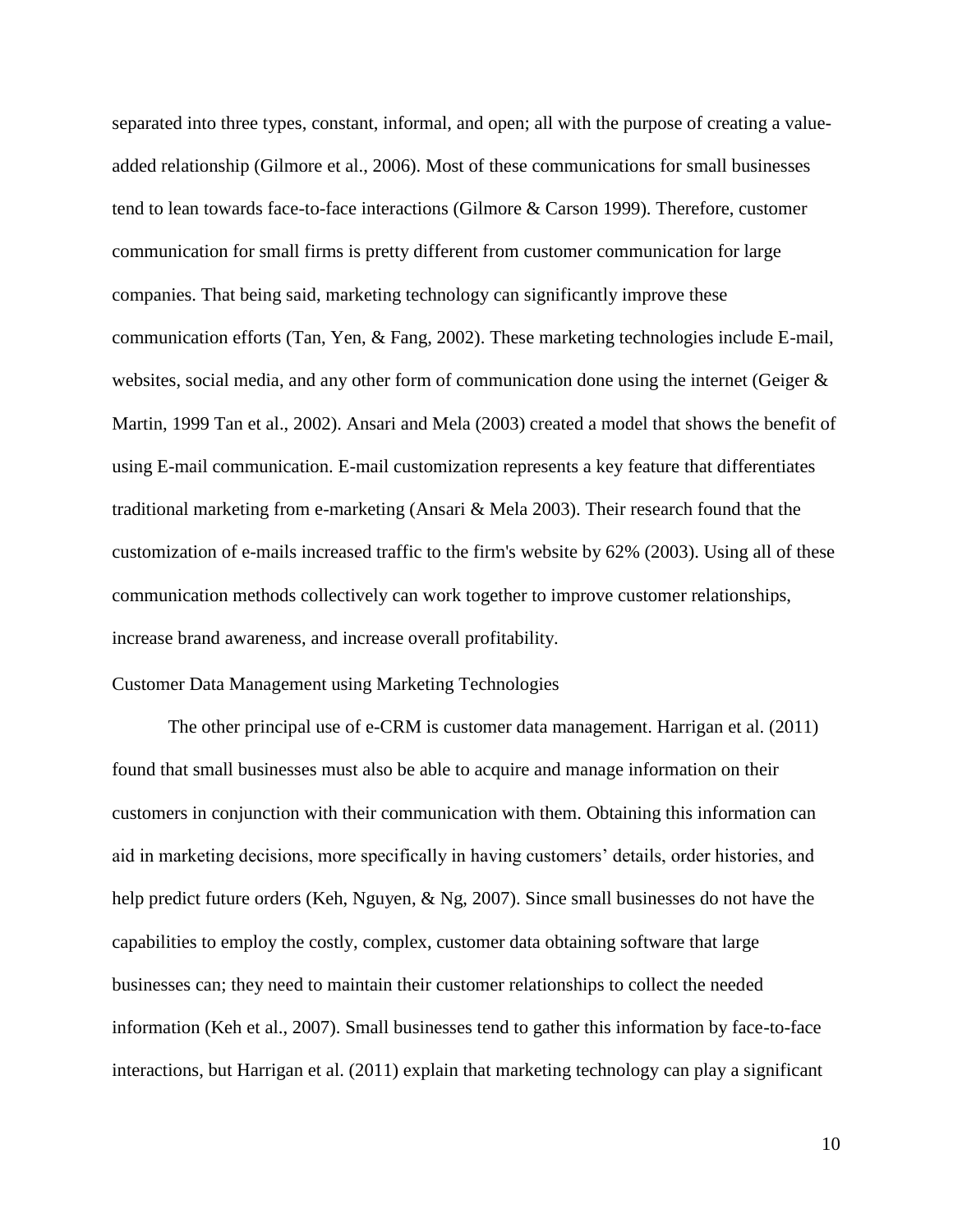role in the collection of customer data by aiding in the administration, storage, and processing of said data. Ross (2005) discusses how these marketing technologies have the ability to help companies separate customers by their value to the organization. In short, E-CRM and marketing technologies help provide companies get a better picture of their customer overall, which can lead to better relationships and improved overall profitability.

#### <span id="page-15-0"></span>Benefits of E-Marketing for Small Businesses

Additionally, there are also many other advantages for small businesses if they include marketing technology in their marketing strategy. Simpson et al. (2004) describe how knowledge has become a primary commodity, and that capitalized knowledge of technology is becoming a major asset to businesses. Capon and Glazer (1987) found that too narrow of a view on technologies' role in a firm diminishes the business' opportunity to exploit what could be a valuable asset. According to Ab Hamid and Kassim, marketing technology can be used to help improve customer relationship management (2004). They say, "From a marketing perspective the Internet is not just another marketing tool, but a tool that can reach far to help companies understand customers better, to provide personalized services and to retain customers" (Ab Hamid & Kassim, 2004, p. 103). This idea of improving and maintaining customer relationships is the basis of CRM.

A study done by Zontanos and Anderson (2004) shows how much a relationship marketing approach can benefit a business even if that business is a small olive oil processor in rural Greece. The owner in this study was highly involved in his community and built strong relationships with the citizens of his town. His dedication to helping his community and fellow citizens dramatically improved his business (Zontanos & Anderson, 2004). Similarly, the Internet can aid firms in conducting CRM. The Internet can have a significant impact on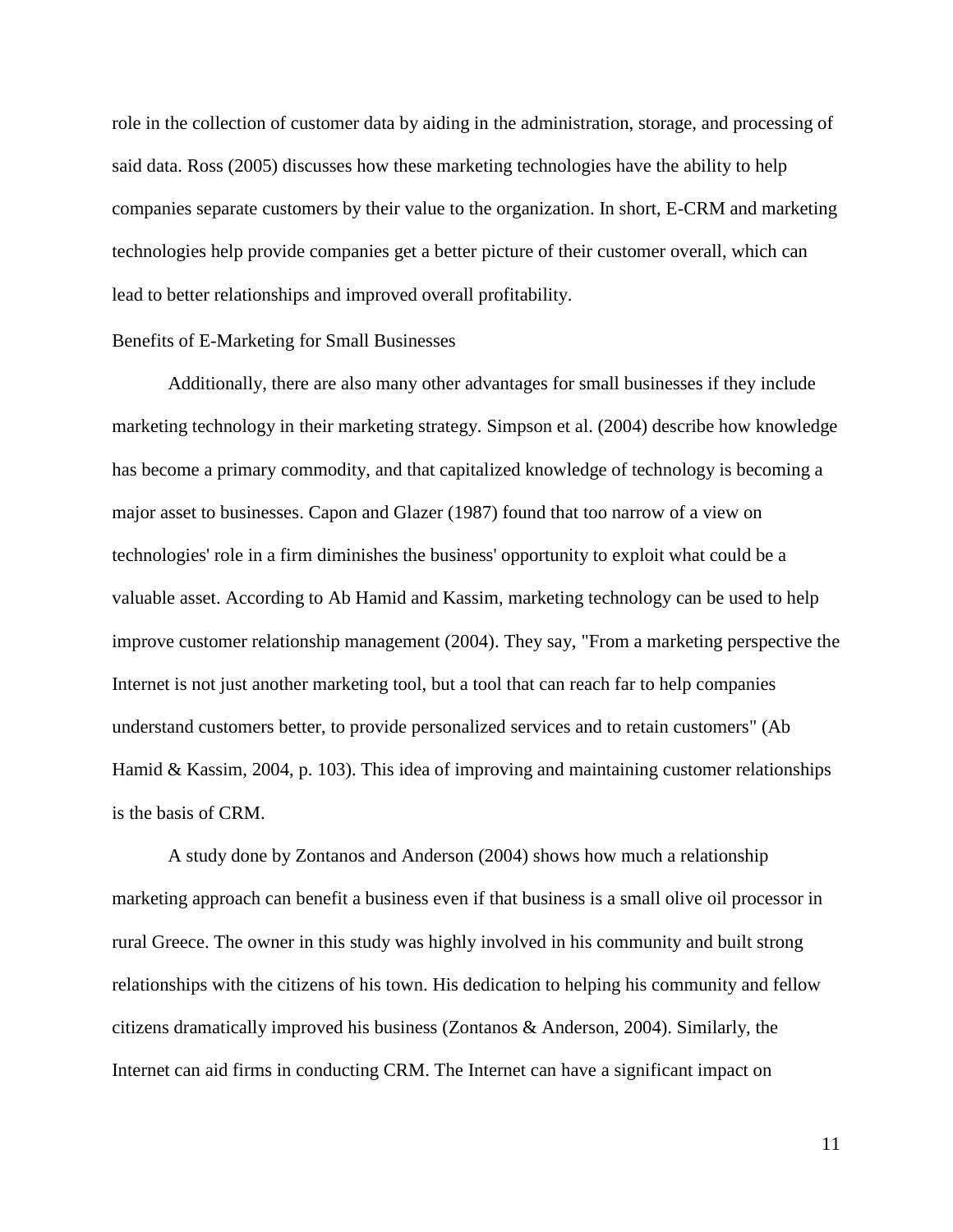understanding customers' behavior better, personalizing marketing towards customers, and obtaining customer loyalty (Ab Hamid & Kassim 2004).

#### <span id="page-16-0"></span>Obstacles of E-Marketing for Small Businesses

The final theme pertains to the barriers that small businesses and their owner/managers face when trying to implement a marketing strategy and marketing technologies within those strategies. The major barrier for almost all small businesses' marketing approach is resource factors (e.g., time and money). These limitations are well-documented in the small business literature (Alford & Page, 2015; Capon & Glazer, 1987; Cronin-Gilmore, 2012; McCartan-Quinn & Carson, 2003; Simpson et al., 2004; Slater & Olson, 2001; Zontanos & Anderson, 2004). McCartan-Quinn and Carson (2003) found that small firms struggle when it comes to implementing a marketing strategy because of the limited customer base. Small businesses tend to have reactive rather than a proactive approach to marketing, and difficulties in exploiting marketing opportunities. McCartan-Quinn and Carson (2003) also found that traditional marketing techniques' structure, like the 4 P's discussed early, either do not fully fit a small business or minimizes any competitive advantages a small business might have. Most owner/managers rely solely on experience and common sense when approaching marketing, instead of venturing out and trying new things (Alford & Page, 2015; Cronin-Gilmore, 2012; McCartan-Quinn & Carson, 2003; Simpson et al., 2004). This lack of risk can hinder a small business from reaching its fullest potential and maximizing customer relationships.

In summation, small businesses utilize CRM in the most basic ways without the knowledge of doing so most of the time. They would greatly benefit from a better strategic marketing plan and by implementing marketing technology into their marketing strategy. The main issue is that the owner/managers lack the knowledge to apply strategic planning when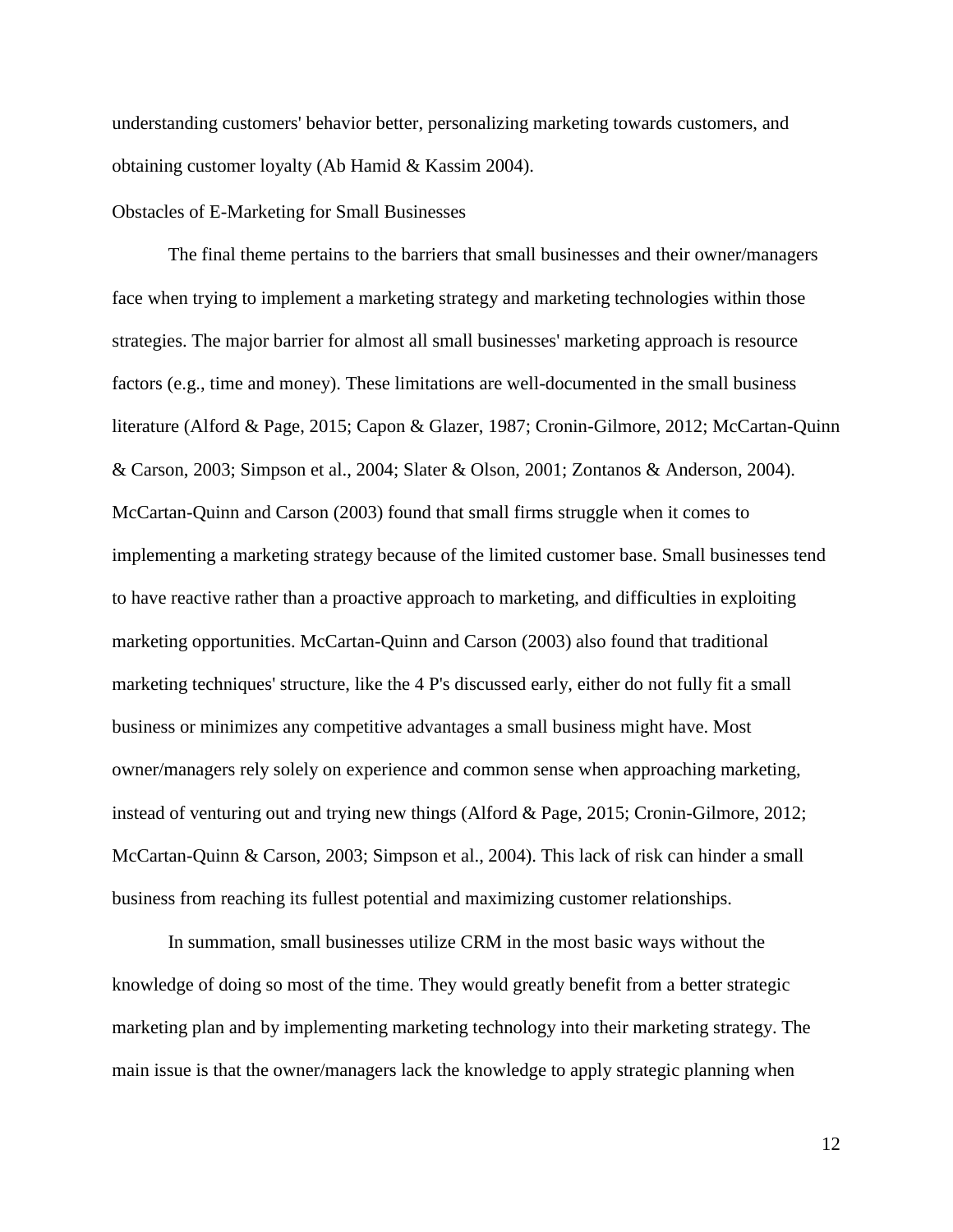determining a marketing strategy for their company. Despite increasing coverage in the small business literature relating to marketing technologies, there remains a lack of conceptual and empirical studies to explain how small business owner/managers should develop effective marketing strategies using marketing technologies (Alford & Page, 2015).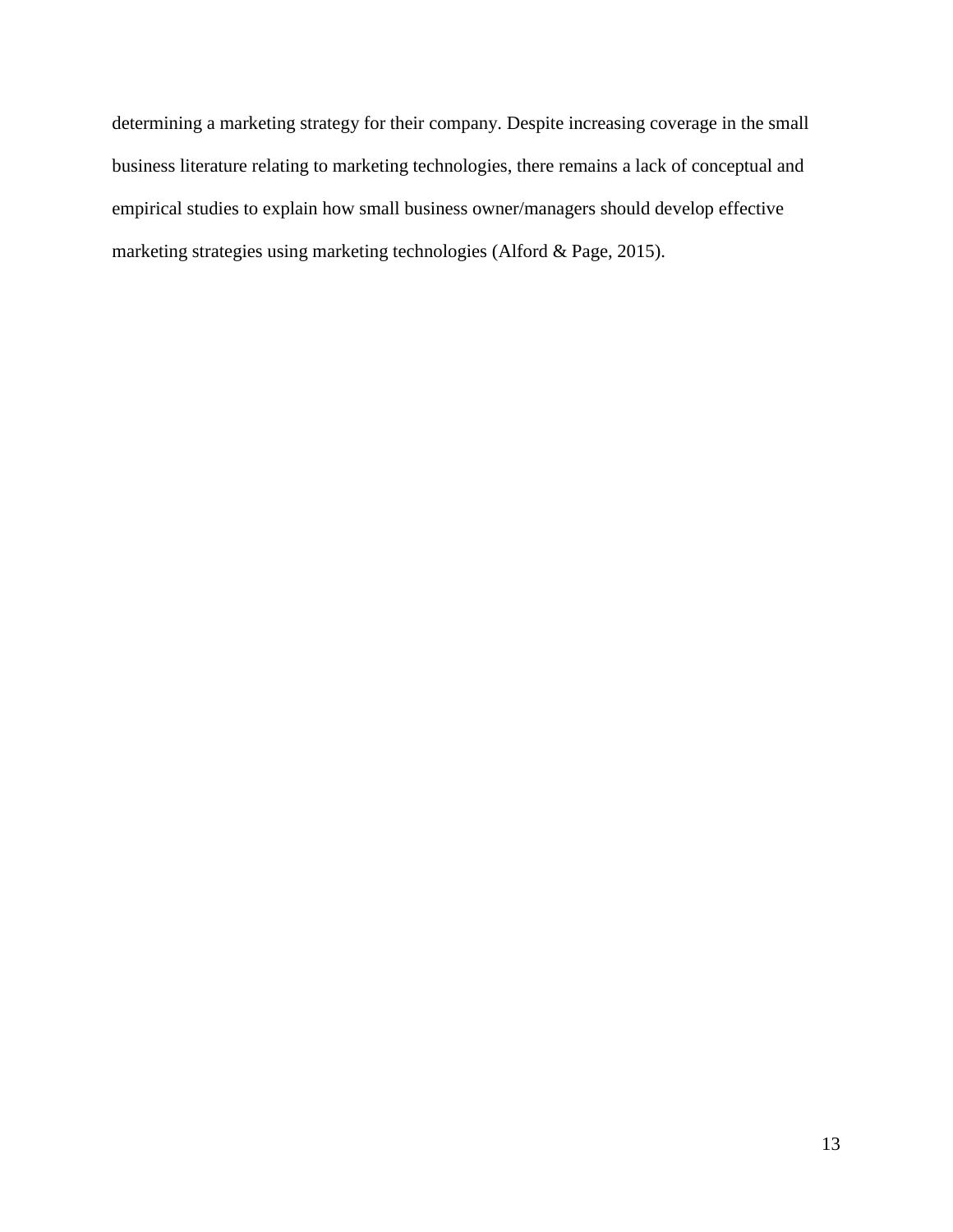#### Methodology

<span id="page-18-0"></span>The primary reason for this exploratory study was to examine and identify how owner/managers of small businesses feel about and view their approach to their marketing. This study also strives to identify key factors behind why or why not owner/managers implement marketing technologies into their marketing plans and strategies, and that implementation's benefits and obstacles. A survey questionnaire was administered to 300 small businesses with 36 responses from various businesses in the Polk County region of Florida to accomplish these tasks.

#### <span id="page-18-1"></span>Sample Characteristics

Since there are so many different qualifications to be considered a small business in the United States for almost every different industry (**Small Business Administration**), this study defined small businesses as any business that employs less than 100 workers. This study also ensured that each business had a website and a valid email address in order to screen out businesses that did not have at least this amount of technological setup for implementing marketing technologies and other Internet-based tools (Harrigan et al. 2011). Business contact information was pulled from the different cities' Chamber of Commerce's within the Polk County, Florida area. Polk County, Florida was chosen as the location of this study for a few reasons. The first reason is that Polk County is the surrounding area of the researchers and the institution of the researchers. The second being Florida ranked third in having the highest number of small businesses, while also having the fourth highest number of small business employees in the United States in 2012 (Small Business Administration). Small businesses make up 98.9 percent of all employers in the state of Florida, and they employ over two-fifths, or 3 million workers of the state's private workforce (Small Business Administration).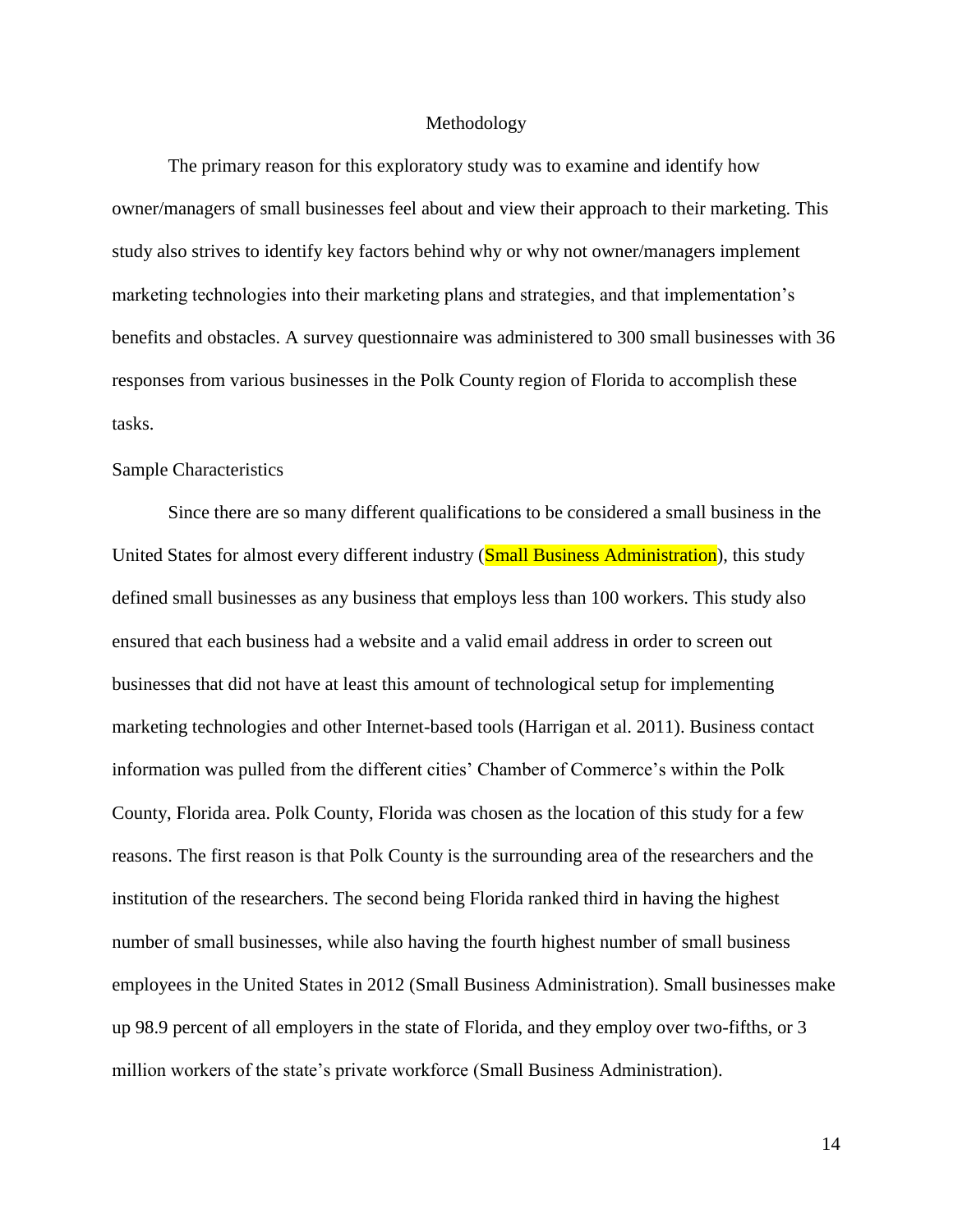The business databases from the Chamber of Commerce's provided relatively up-to-date contact information and website links, which allowed the study to reach the highest number of businesses in the shortest amount of time. From those databases, 300 businesses had a current, valid email address. The sample for this study consisted of 36 businesses that can be segmented into three different industry sectors; service providers, retailers, and manufacturers. Service provides made up 69 percent, Retailers made up 22 percent, and manufacturers made up the last 9 percent. Small business owners/managers tend to be sole decision makers for the business and more importantly the marketing of their business (Alford & Page, 2015). Because of this fact, this survey was directed to be answered by those decision makers.

# <span id="page-19-0"></span>Data collection

An exploratory survey research method was the preferred method for this study because of its ability to obtain quantitative information and help enhance the generalizability of the findings (Ilieva, Baron, & Healey, 2002). This questionnaire was distributed online through the email addresses obtained from the Chamber of Commerces. The email distribution method was deemed appropriate since the nature of the study was to investigate the implementation of marketing technology and e-marketing. Selm and Jankowski (2006) found that studies that have a nature-based around Internet use often utilize online surveys because of their ability reach a population that has Internet access and experience. Another reason is that email distribution provides the easiest way to reach the most participants in the shortest amount of time (Sills  $\&$ Song, 2002). The last reason is that online surveys provide an easier way to manage and analyze the responses (Ilieva et al., 2002). The survey was available online from June through August of 2017. Since the whole group that was contacted was relatively small and the sample of businesses that responded was even smaller each participant that completed the questionnaire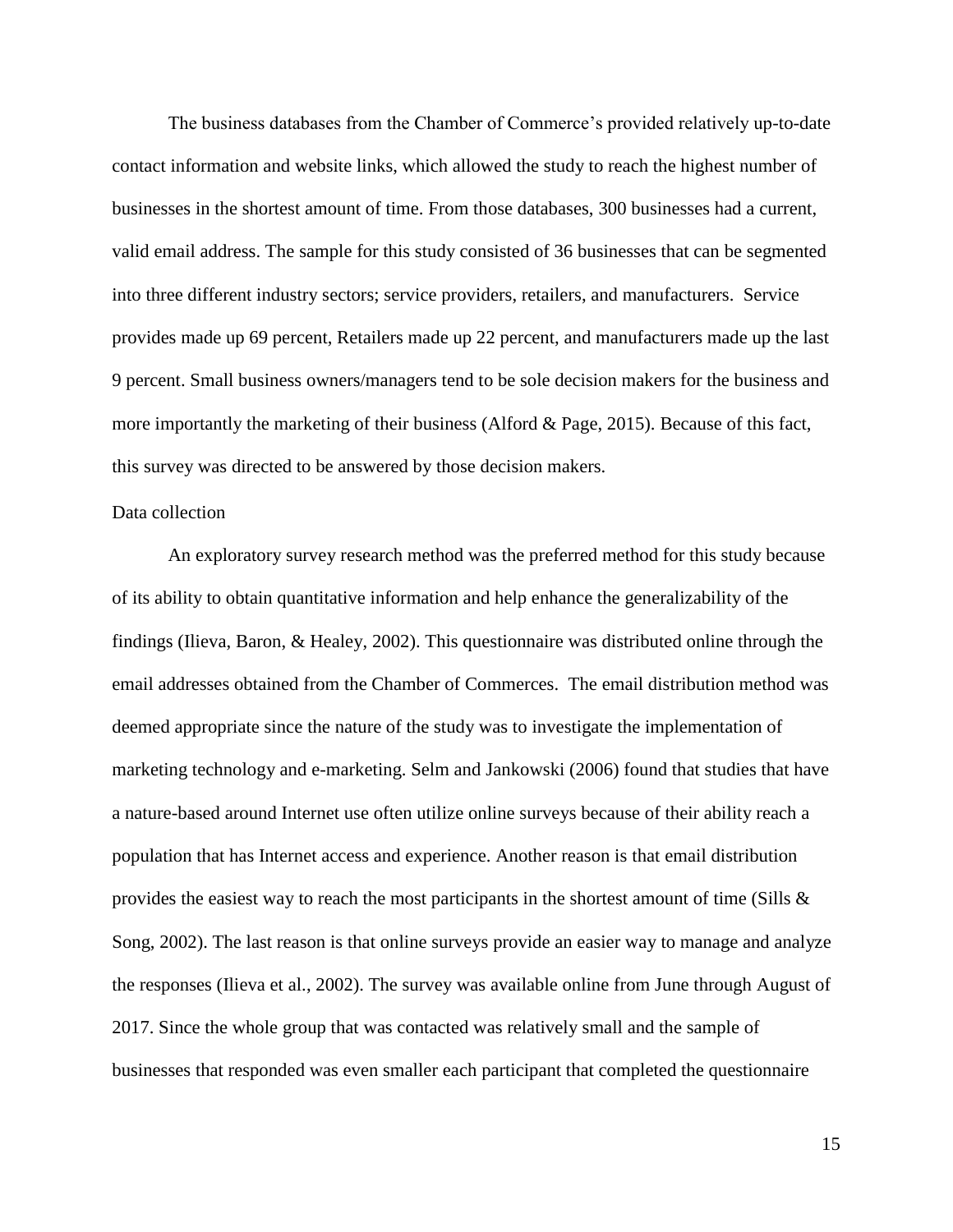was used for analyzation. There were 36 usable responses that represented a response rate of 12 percent. This response rate is about average for email distributed survey request (Ilieva et al., 2002).

#### <span id="page-20-0"></span>Questionnaire measures

The survey questionnaire included questions based on previous literature and research to gain a better understanding of the previously mentioned factors behind this study. These resources were used to create questions that measured the traditional CRM practices and methods already being done by the small businesses, if and how small businesses were already using marketing technology and other Internet-based tools, and the benefits and obstacles faced by both. To gather more in-depth information about those topics, more specific questions were included to examine the level of traditional CRM being done currently. This section included questions about how the owners/managers felt about their current CRM methods, how they perceived the customer viewpoint on those methods, and the benefits and obstacles they recognized during those CRM activities. Another section encompassed questions that asked about the level of E-marketing within those small businesses. More specifically how the owners/managers felt their business marketing plan utilized E-marketing. Also, how they conduct CRM (or e-CRM) using those Internet-based marketing tools, how they feel their customers react to their e-CRM activities (i.e., updating websites and social media, customer communication and personalization, and customer data management), and the benefits earned and obstacles faced originating from those activities. The different items were assessed using a five-point Likert type scale based on agreeability of the statements presented.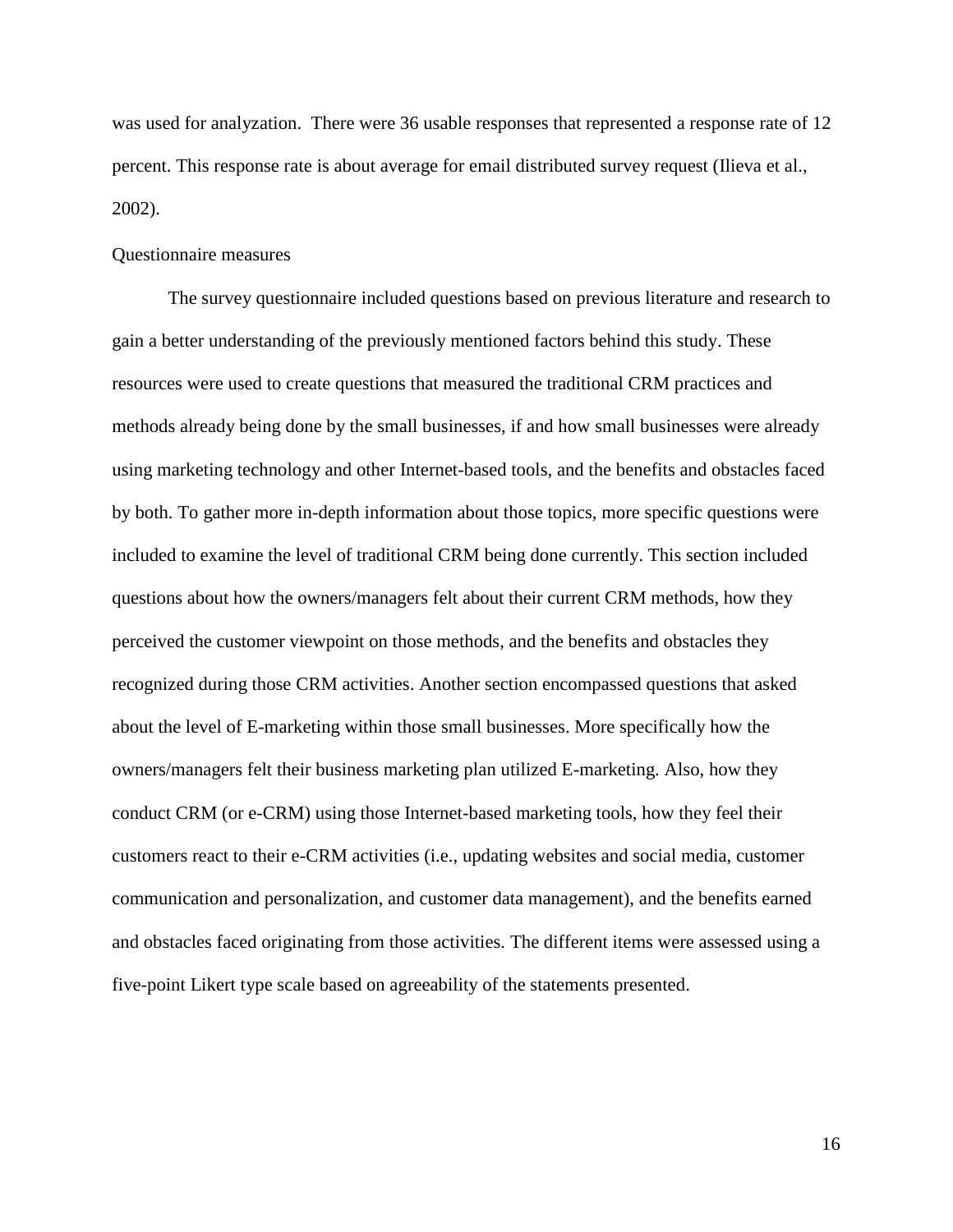#### Results

#### <span id="page-21-1"></span><span id="page-21-0"></span>Statistical Methods

The available statistical methods for this survey were limited because of the low number of responses. However, statistical approaches were utilized to get a better understanding of the survey questionnaire. After collecting the responses, they were totaled and segmented for each question and the type of industry the businesses stated they more closely resemble. Doing this provided more in-depth information and allowed for the results to be more generalized for those different segments. Using the Likert Scale for each of the questions allowed for the responses to be averaged and helped determine the standard deviation. Both of these methods were done to the total responses and also for each of the different industry type segments for each question. The responses were also broken down into percentages for each of the options (1-5 on the Likert Scale). Then those percentages were further segmented into the three different industry types represented. This segmentation proved to help compare the different business industries which show in the interpretations later in the paper.

Before continuing, it is important to note the limitations of the current research. First, the entire group chosen was relatively small. Only having access to 300 businesses lowered the amount expected for the actual sample. That being said, the sample was also a limitation. Even though the response rate for the email survey was around average, there were only 36 responses. This lowers the potential in generalizing the results to a larger population of small businesses. Another limitation is the skewed industry segments for the respondents. There was a large portion of service providers (25) compared to retailers (8) and manufacturers (3). This also leads to a lesser potential to generalize the results for those segments that are not represented enough. Also, there may be limitations based on the methodological approach and statistical methods of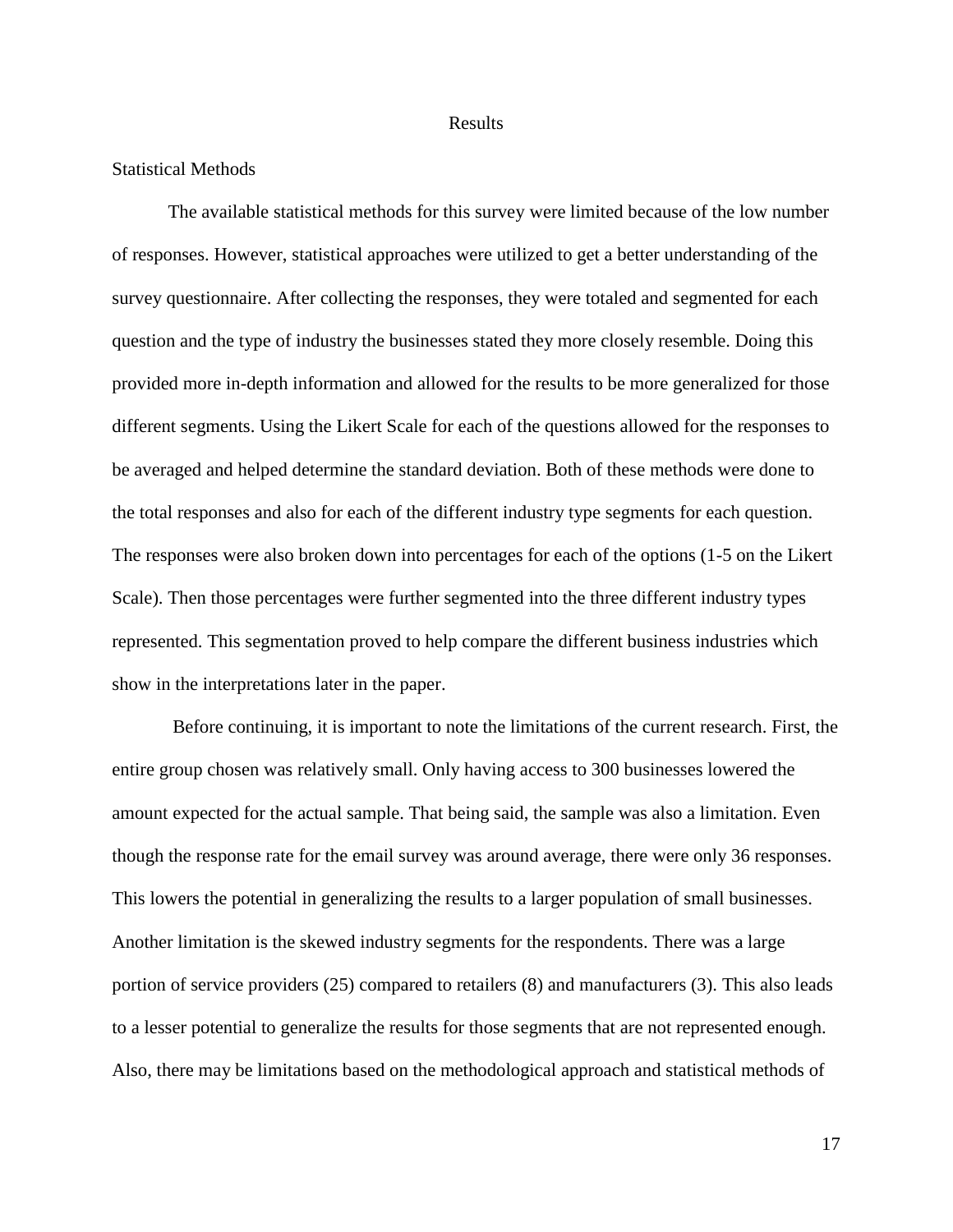this study. However, the survey questionnaire was developed after a thorough review of the previous literature and research done on the topic.

#### <span id="page-22-0"></span>**Considerations**

The statements and responses were broken down into seven harmonizing yet different considerations that were identified that help explain how and why small businesses implement marketing technology and other internet-based tools. The first consideration is titled "Internet-Based Marketing Tools Benefits". The statements in this consideration describe a range of business benefits brought by implementing Internet-based marketing tools. The benefits included items such as enhance customer service, improve customer loyalty, and improve overall profitability. Consideration 2 is titled "Customer Data Management". The statements in consideration two were based on if the business had a database to aid in customer information management. It also included statements about how the business utilizes that database and how useful that database is. Consideration 3 is titled "Internet-Based Business/Marketing Strategy". This section contained statements revolving around an Internet-based business/marketing strategy for the owners/managers' business and more specifically, if they had one, how management feels and views that strategy, and how management views future strategies. Consideration 4 is titled "Traditional CRM Methods and Benefits". This section is all about the firm's CRM methods. It assesses how they use those methods and what positive business impacts occur when a firm utilizes CRM effectively. Consideration 5 is titled "Worth of Customers' Value". The statements in this section focus on how a firm views the worth of a customer's value. More specifically, how they would utilize marketing technology and other Internet-based tools towards customers of different value to the firm. Consideration 6 is titled "Channel Preferences". This section includes statements that look at some of the channel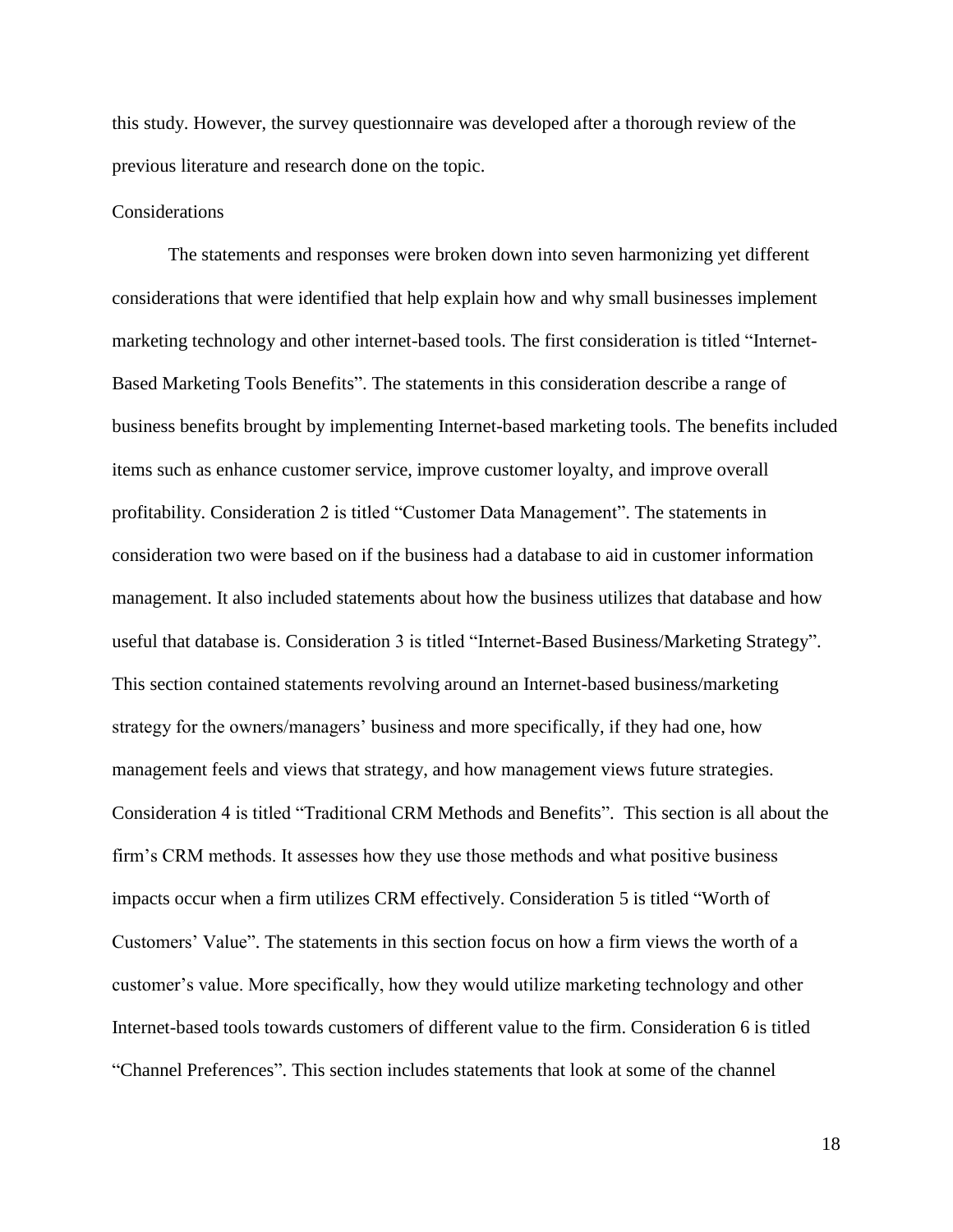preferences of their own firm and customers and issues that arise from the implementation of marketing technology for E-marketing. Consideration 7 is titled "Customer Communication". This final section includes statements that assess how small businesses prioritize communications with their customers. It also delves deeper into the impacts of the role electronic communication has within E-marketing.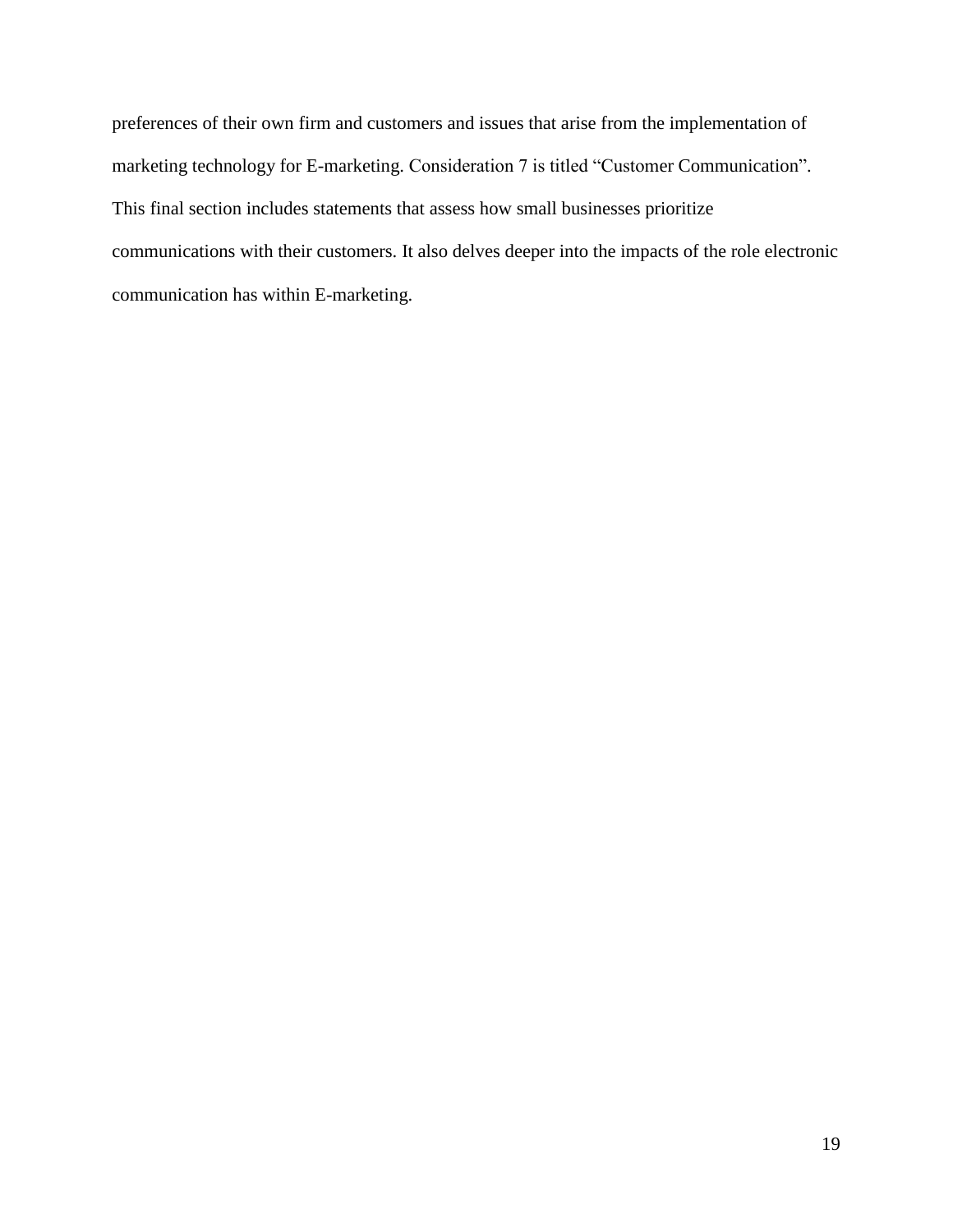| <b>Factors and Questions</b>                                                           | Overall Mean | Deviation<br>Standard | Servicer Mean | Servicer<br><b>STDEV</b> | Retailer Mean  | Retailer<br>STDEV | Manufacturer<br>Mean | Manufacturer<br><b>STDEV</b> |  |
|----------------------------------------------------------------------------------------|--------------|-----------------------|---------------|--------------------------|----------------|-------------------|----------------------|------------------------------|--|
| Consideration 1                                                                        |              |                       |               |                          |                |                   |                      |                              |  |
| Internet-based marketing<br>tools help improve market<br>awareness                     | 4.22         | 0.63                  | 4.2           | 0.57                     | 4.5            | 0.71              | 3.67                 | 0.47                         |  |
| Internet-based marketing<br>tools create opportunities<br>for personalization          | 4.25         | 0.79                  | 4.4           | 0.69                     | 425            | 0.83              | 3                    | $\boldsymbol{0}$             |  |
| Internet-based marketing<br>tools help enhance<br>customer service                     | 3.94         | 0.74                  | 3.96          | 0.72                     | 4.13           | 0.78              | 3.33                 | 0.47                         |  |
| Internet-based marketing<br>tools help improve<br>customer loyalty                     | 4.06         | 0.78                  | 4.28          | 0.76                     | 3.88           | 0.6               | 3                    | $\boldsymbol{0}$             |  |
| Internet-based marketing<br>tools generate costs<br>savings in our marketing<br>budget | 4.06         | 0.78                  | 4.24          | 0.76                     | 3.88           | 0.6               | 3                    | $\overline{0}$               |  |
| Internet-based marketing<br>tools generate more<br>sales/transactions                  | 4.06         | 1.05                  | 4.08          | 1.13                     | 4.38           | 0.7               | 3                    | $\theta$                     |  |
| Internet-based marketing<br>tools improve overall<br>profitability                     | 3.89         | 0.97                  | 3.88          | 1.03                     | 4.25           | 0.66              | 3                    | $\boldsymbol{0}$             |  |
| <b>Consideration 2</b>                                                                 |              |                       |               |                          |                |                   |                      |                              |  |
| Information on customers<br>is central for marketing<br>decisions                      | 4.06         | 0.94                  | 3.92          | 1.02                     | 4.38           | 0.7               | 4.33                 | 0.47                         |  |
| We have a database to<br>store customer information                                    | 4.53         | 0.55                  | 4.64          | 0.48                     | 4.25           | 0.66              | 4.33                 | 0.47                         |  |
| Our database is a key<br>business tool                                                 | 4.14         | 0.75                  | 4.16          | 0.73                     | $\overline{4}$ | 0.87              | 4.33                 | 0.47                         |  |
| Electronic information on<br>customers compliments our<br>other knowledge              | 4.33         | 0.58                  | 4.44          | 0.64                     | 4.13           | 0.33              | $\overline{4}$       | $\mathbf{0}$                 |  |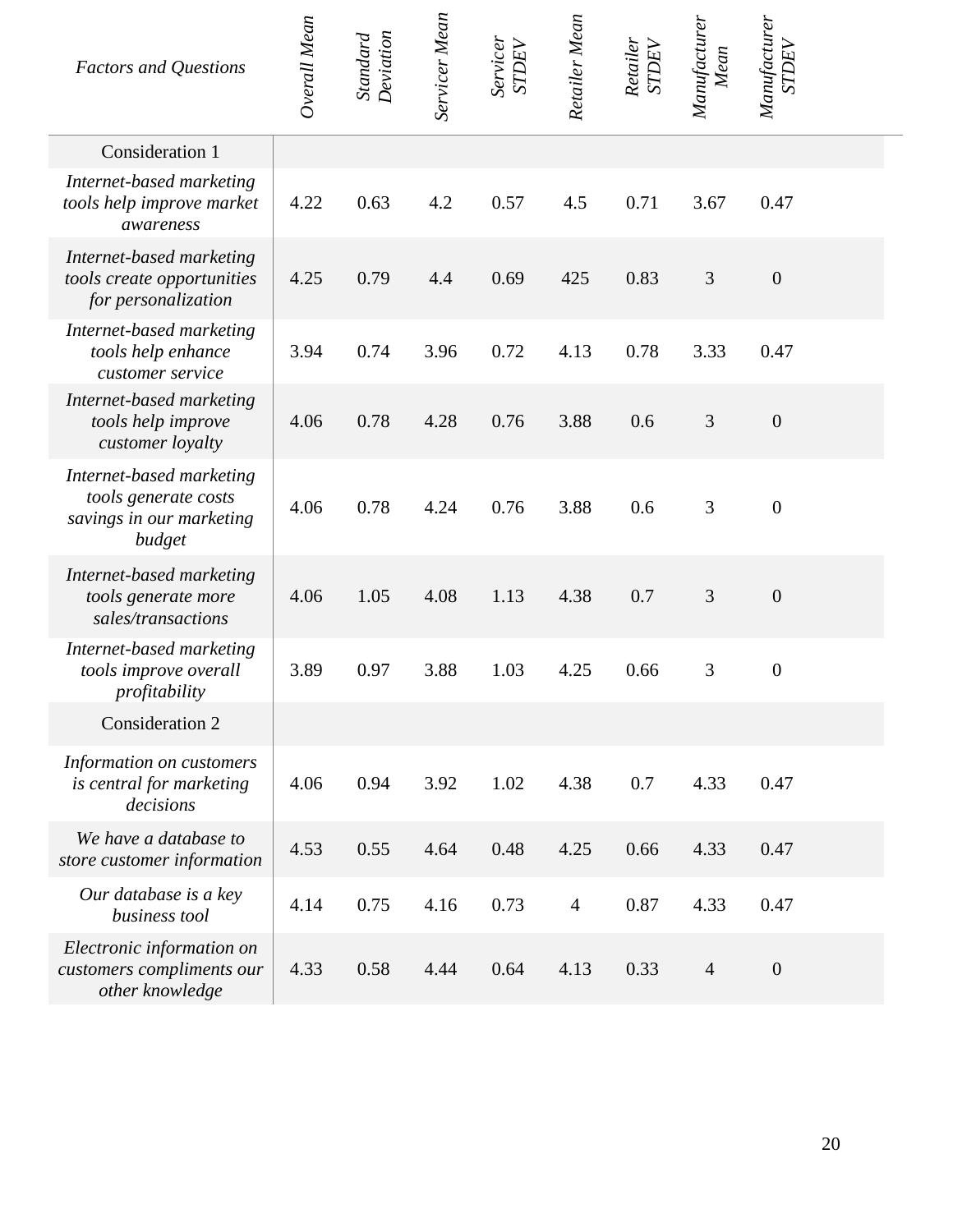| Electronic information is<br>more easily managed than<br>physical data                                | 4.25 | 0.76 | 4.28 | 0.87 | 4.25 | 0.43 | $\overline{4}$ | $\overline{0}$   |  |
|-------------------------------------------------------------------------------------------------------|------|------|------|------|------|------|----------------|------------------|--|
| Consideration 3                                                                                       |      |      |      |      |      |      |                |                  |  |
| We are at the leading edge<br>of technological innovation                                             | 3.25 | 1.28 | 3.2  | 1.39 | 3.5  | 1.12 | 3              | $\overline{0}$   |  |
| Adoption of Internet-based<br>business/marketing tools in<br>stages                                   | 3.17 | 1.17 | 2.96 | 1.25 | 3.63 | 0.86 | 3.67           | 0.47             |  |
| Management focuses on<br>individual staff training in<br>the use of Internet-based<br>marketing tools | 3.42 | 1.19 | 3.4  | 1.26 | 3.5  | 1.12 | 3.33           | 0.47             |  |
| There is a clear and well<br>communicated Internet-<br>based business strategy                        | 3.08 | 1.16 | 3    | 1.36 | 3.38 | 0.48 | 3              | $\theta$         |  |
| We have a planned-out<br><b>Internet-based business</b><br>strategy                                   | 3.33 | 1.08 | 3.28 | 1.25 | 3.5  | 0.5  | 3.33           | 0.47             |  |
| Management is highly<br><i>involved in current</i><br>Internet-based business<br>strategy             | 3.56 | 1.17 | 3.52 | 1.3  | 3.5  | 0.87 | $\overline{4}$ | $\boldsymbol{0}$ |  |
| Management is highly<br>involved in future Internet-<br>based business strategy                       | 3.42 | 1.04 | 3.32 | 1.16 | 3.63 | 0.7  | 3.67           | 0.47             |  |
| Consideration 4                                                                                       |      |      |      |      |      |      |                |                  |  |
| We take action to build a<br>trusting relationship with<br>our customers                              | 4.25 | 0.95 | 4.4  | 0.69 | 3.63 | 1.41 | 4.67           | 0.47             |  |
| Customer relationships are<br>our organization's<br>marketing focus                                   | 4.61 | 0.72 | 4.6  | 0.63 | 4.63 | 0.99 | 4.67           | 0.47             |  |
| Relationships improve<br>customer loyalty                                                             | 4.72 | 0.45 | 4.8  | 0.4  | 4.38 | 0.48 | 5              | $\boldsymbol{0}$ |  |
| Relationships generate<br>more sales/transactions                                                     | 4.67 | 0.62 | 4.64 | 0.69 | 4.63 | 0.48 | 5              | $\boldsymbol{0}$ |  |
| Relationships improve our<br>overall profitability                                                    | 4.83 | 0.37 | 4.8  | 0.4  | 4.88 | 0.33 | 5              | $\boldsymbol{0}$ |  |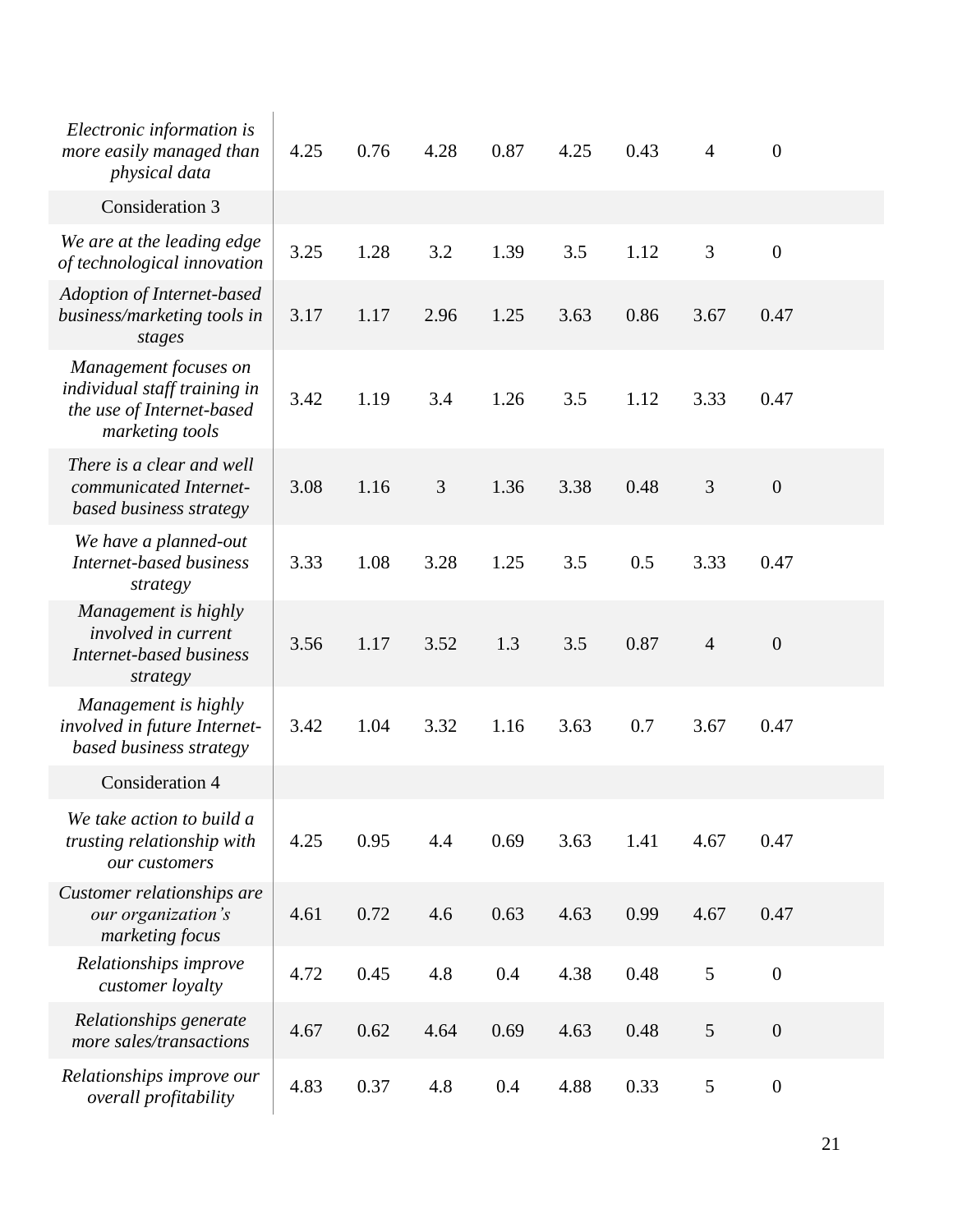| Consideration 5                                                                                   |      |      |                |      |                |              |                |                  |  |
|---------------------------------------------------------------------------------------------------|------|------|----------------|------|----------------|--------------|----------------|------------------|--|
| Customer's worth dictates<br>the use of Internet<br>technology in maintaining<br>the relationship | 3.11 | 1.22 | 3.28           | 1.28 | 2.63           | 1.11         | 3              | $\boldsymbol{0}$ |  |
| Use Internet technology for<br>more frequent customers                                            | 3.08 | 1.06 | 3.28           | 1.08 | 2.5            | $\mathbf{1}$ | 3              | $\boldsymbol{0}$ |  |
| Use Internet technology for<br>less frequent customers                                            | 3.25 | 1.11 | 3.48           | 1.02 | 2.63           | 1.32         | 3              | $\boldsymbol{0}$ |  |
| Use Internet technology for<br>customers who spend<br>above average per<br>purchase               | 2.92 | 1.14 | 2.96           | 1.22 | 2.75           | 1.09         | 3              | $\boldsymbol{0}$ |  |
| Use Internet technology for<br>customers who purchase<br>more products                            | 2.81 | 1.08 | 3              | 1.13 | 2.13           | 0.78         | 3              | $\boldsymbol{0}$ |  |
| Consideration 6                                                                                   |      |      |                |      |                |              |                |                  |  |
| It is difficult to develop<br>trust with customers online                                         | 4.08 | 1.04 | 4.08           | 1.06 | 4.13           | 1.17         | $\overline{4}$ | $\boldsymbol{0}$ |  |
| Different customers have<br>different preferences for<br>how they deal with us                    | 4.22 | 0.95 | 4.24           | 0.99 | 4.25           | 0.97         | $\overline{4}$ | $\boldsymbol{0}$ |  |
| Face-to-face relationships<br>are preferred by customer                                           | 4.25 | 0.98 | 4.48           | 0.85 | 3.63           | 1.22         | $\overline{4}$ | $\boldsymbol{0}$ |  |
| Face-to-face relationships<br>are preferred by our<br>organization                                | 4.17 | 0.83 | 4.24           | 0.86 | $\overline{4}$ | 0.87         | $\overline{4}$ | $\boldsymbol{0}$ |  |
| Consideration 7                                                                                   |      |      |                |      |                |              |                |                  |  |
| Communication with our<br>customers is very regular                                               | 4.39 | 0.79 | 4.48           | 0.7  | $\overline{4}$ | $\mathbf{1}$ | 4.67           | 0.47             |  |
| Internet communication is<br>key to our business                                                  | 3.72 | 0.93 | $\overline{4}$ | 0.85 | 2.75           | 0.66         | $\overline{4}$ | $\boldsymbol{0}$ |  |
| We use Internet<br>communication to build<br>new customer relationships                           | 3.64 | 0.92 | 3.8            | 1.02 | 3.25           | 0.43         | 3.33           | 0.47             |  |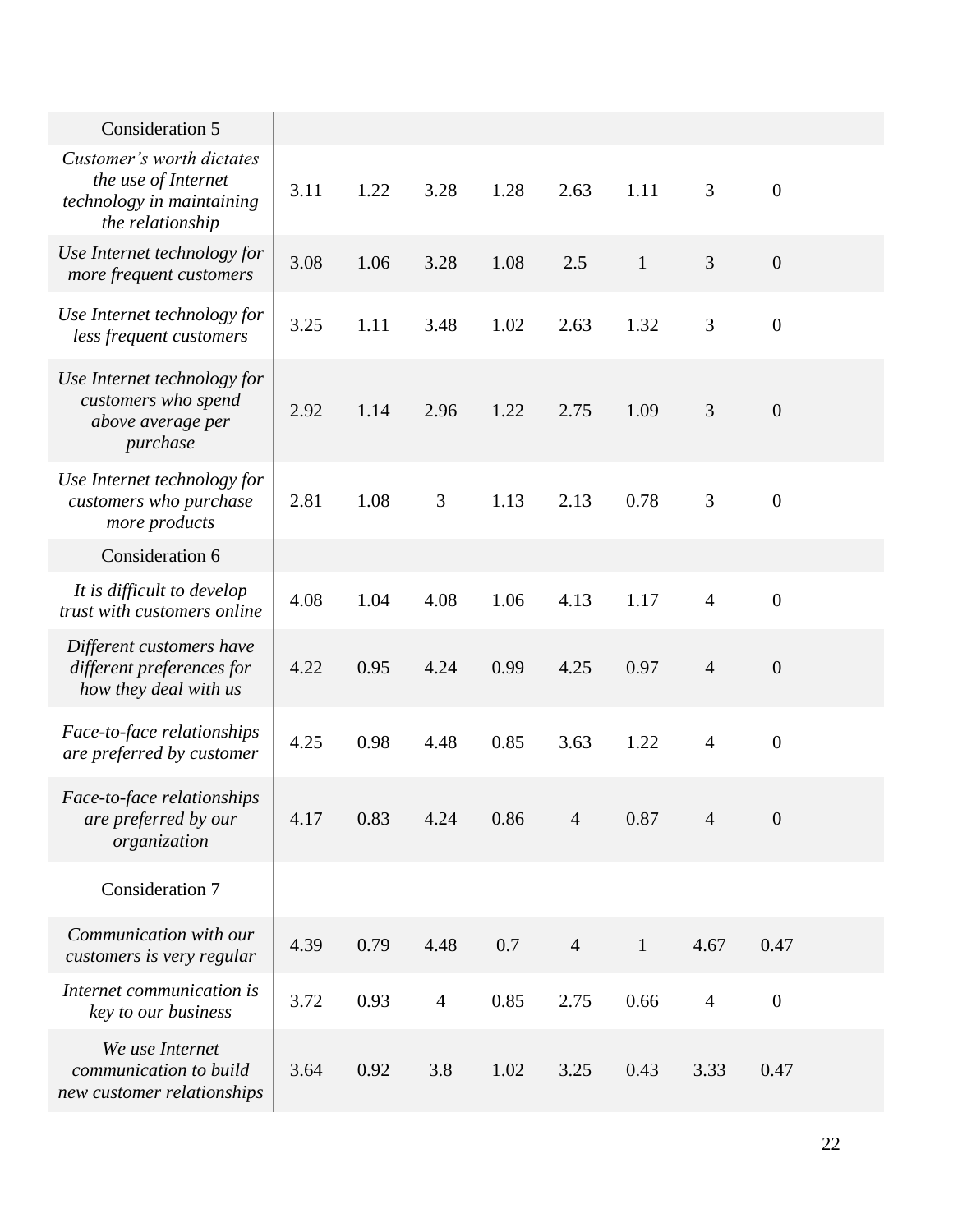| We use Internet<br>communication to improve<br>existing customer<br>relationships       | 3.89 | 0.97 | 4.2  | 0.94 | 3    | 0.5  | 3.67 | 0.47     |  |
|-----------------------------------------------------------------------------------------|------|------|------|------|------|------|------|----------|--|
| Internet communication<br>has improved<br>communication as a whole<br>with the customer | 3.64 | 1.11 | 3.88 | 1.11 | 2.75 | 0.83 | 4    | $\theta$ |  |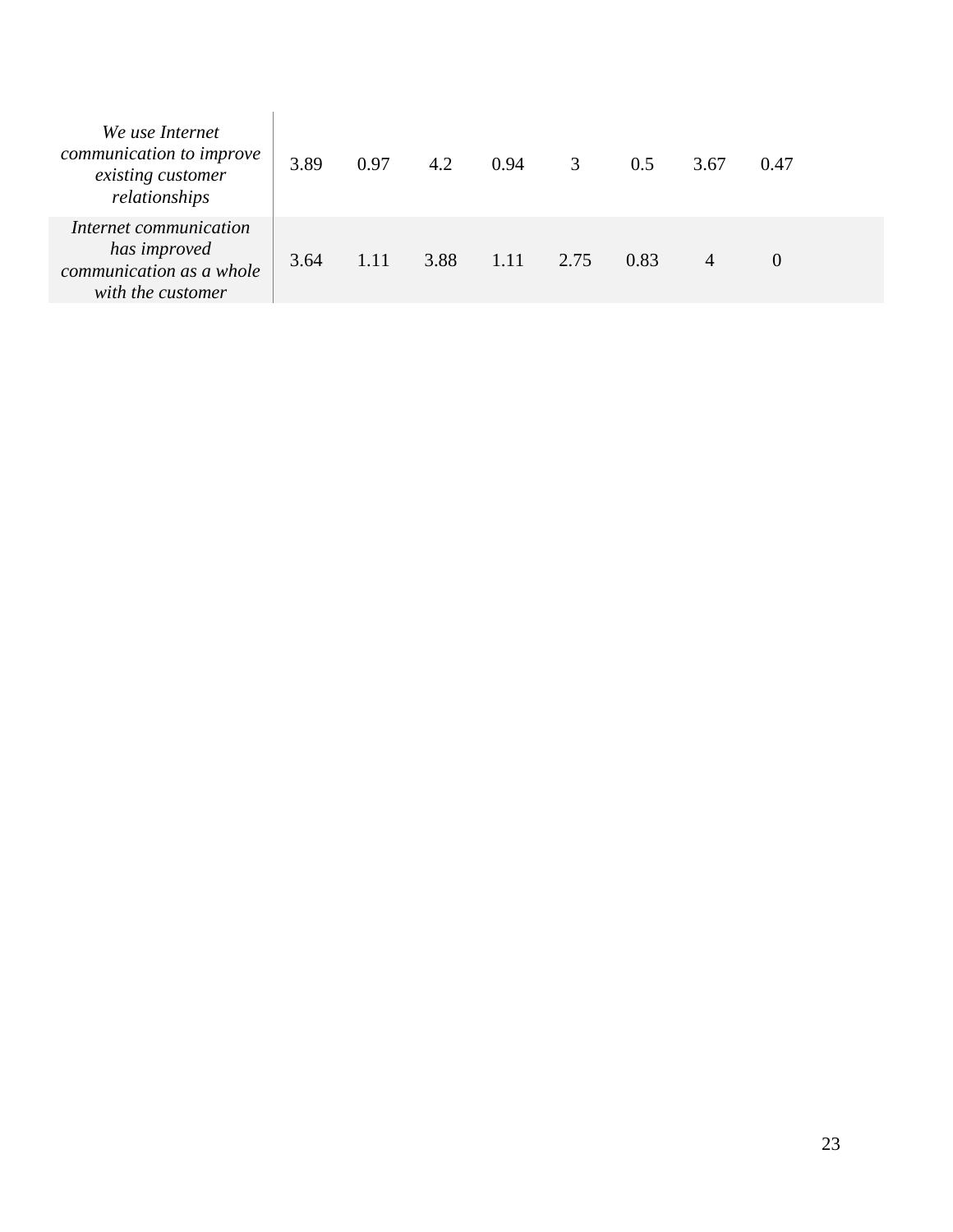#### Discussion of Results

#### <span id="page-28-0"></span>Consideration 1 – Marketing Technology Benefits

The first consideration illustrates the value of marketing technology and E-marketing to small businesses. The benefits that were found ranged from enhancing customer service, generating more sales, improving overall profitability, generating cost savings in marketing, improving market awareness, facilitating opportunities for customer personalization, and improving customer loyalty. Small businesses are showing that they recognize the range of benefits that come from e-marketing, which helps improve almost every aspect of their business overall.

Previous studies and other literature have found the range of benefits for e-marketing to be very evident in large organizations (Boulding, Staelin, Ehret, & Johnston, 2005; Jayachandran et al., 2005; Letaifa & Perrien, 2007; Starkov, 2004; Tan et al., 2002). E-marketing is helping small business be more competitive and successful by building off the tried and true methods of CRM with the inclusion of marketing technology and other Internet-based marketing tools (Chen & Ching, 2007). The results of this study corroborate previous studies and literature by finding that traditional relationship focused marketing and other CRM activities are greatly improved upon with the implementation of E-marketing and more specifically marketing technology (Ab Hamid & Kassim, 2004; Chen & Ching, 2007). The findings of this study show that small business owners find benefits when using marketing technology and other Internet-based marketing tools. The most prevalent benefits were creating opportunities for advertising and other marketing personalization as well as increasing market awareness. The sample had the same mean score of responses when it came to the Internet-based marketing tools benefits of generating more sales/transactions, generating costs savings for the businesses' marketing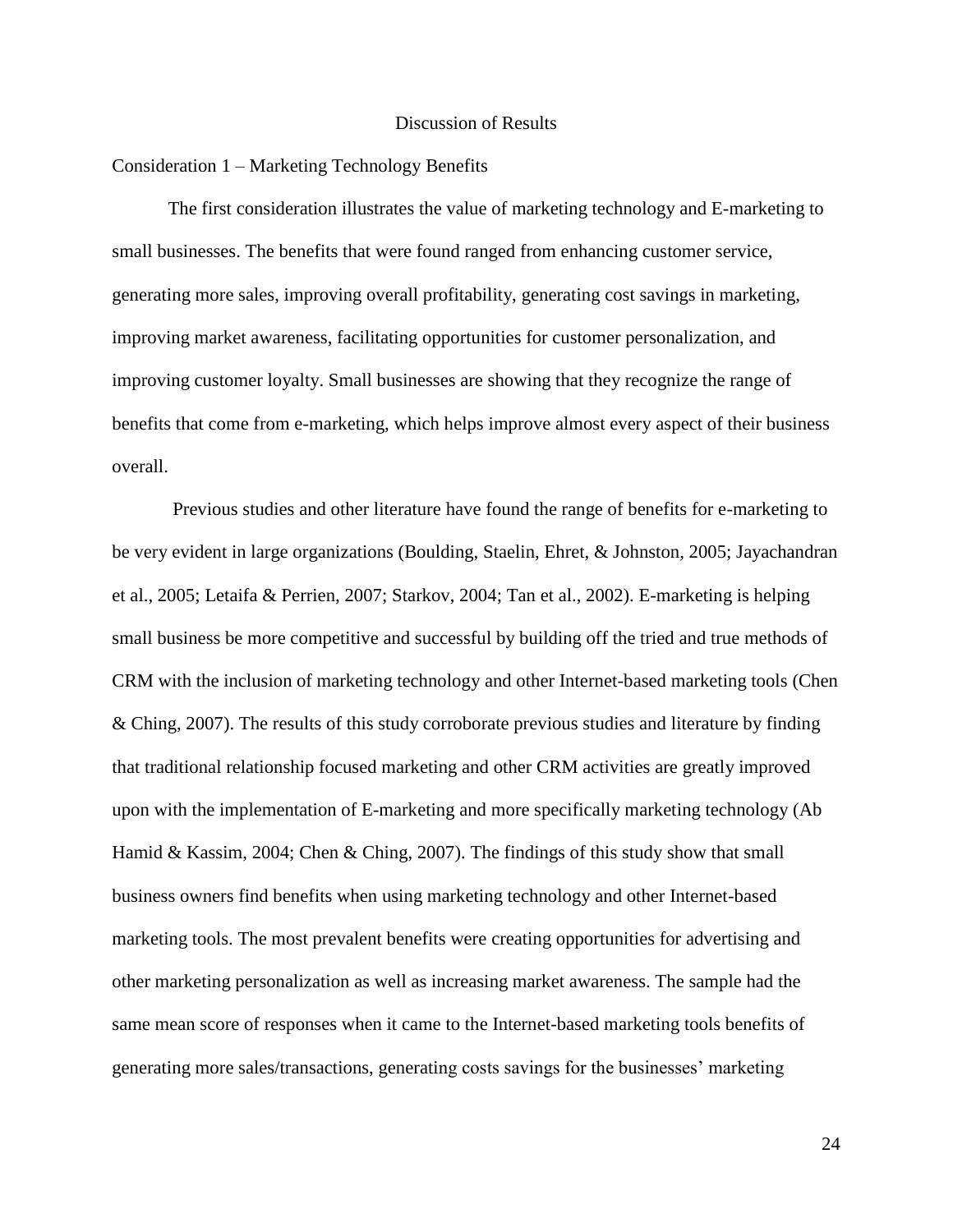budget, and improving customer loyalty. An interesting find was that the benefit with the lowest average response was increasing overall profitability.

#### Consideration 2 – Customer Data Management

A key proficiency of CRM and additionally E-marketing is the management and storage of pertinent customer data (Jayachandran et al., 2005; Tan et al., 2002). Customer information management revolves around the collection and processing of information from every point of customer contact. Businesses then use that information with other relevant marketing data to help create a better customer insight for future marketing activities (Payne & Frow, 2006). According to Chan (2005), information collected on customers can be examined to create profiles for and segment customers to help a business create opportunities for personalized advertisements and other marketing, predict customer buying behavior, and potentially cross and up-sell to their existing customer base. Marketing technology can help ensure that important, up-to-date customer information is more accessible to owner-managers of small businesses (Jayachandran et al., 2005). The findings of this second considerations show that almost all of the sample (average response score of 4.53) had some sort of database to house customer information they collect. The majority of the sample also found that their database is utilized as a key business tool, the electronic information they collect compliments information they've already collected and that the electronic information is easier to store and manage. Three-quarters of the sample also agreed that the customer information they collect is central to their marketing decision making (68 percent of service providers agreed, 88 percent of retailers agreed, and all the manufacturers agreed). This can be interpreted as more retailers and service providers base marketing decisions on other things besides customer information compared to manufacturers.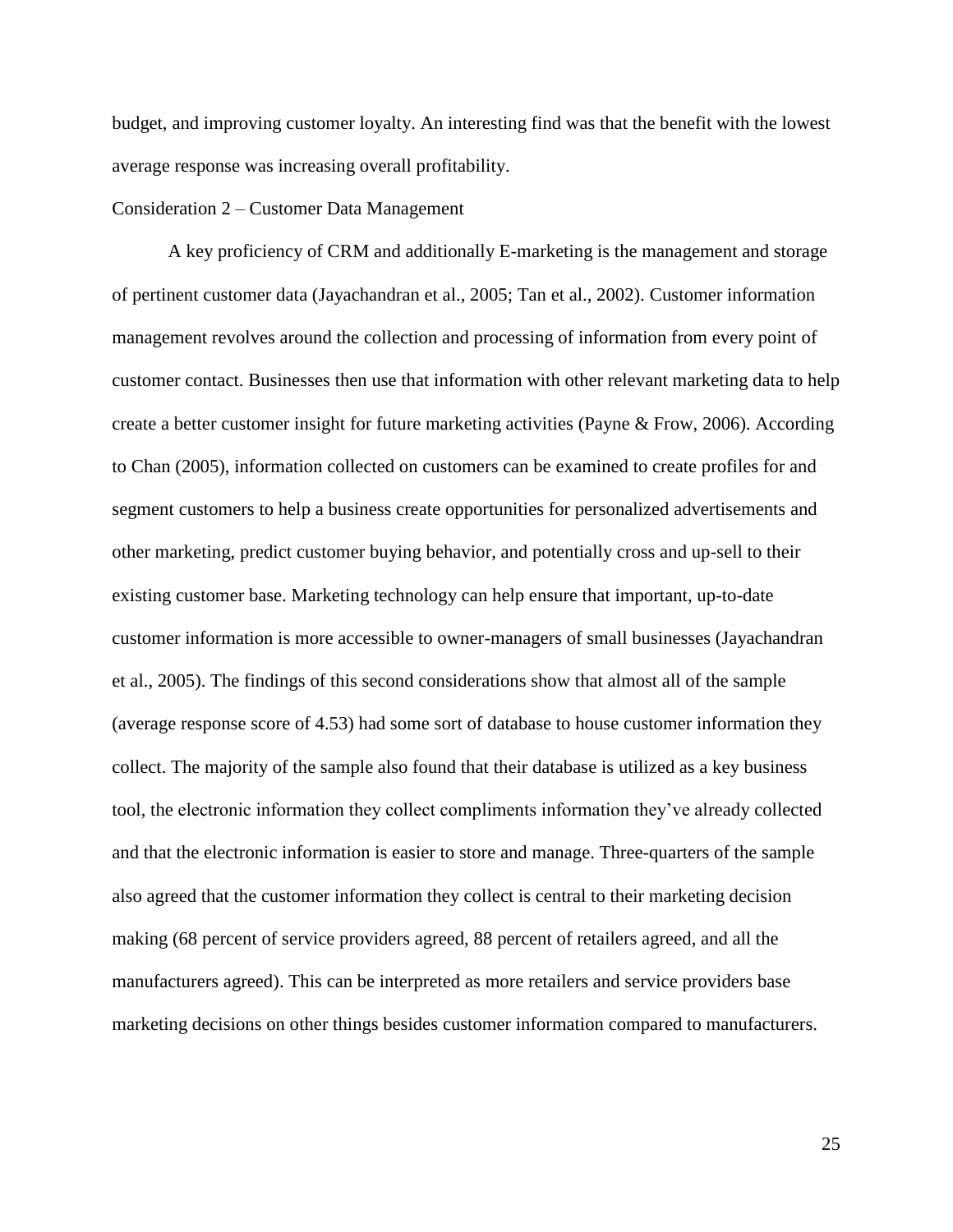Consideration 3 – Internet-Based Business/Marketing Strategy

E-marketing requires a blend of manpower, technology, and business know-how to help better understand, anticipate, and adapt to the firm's current and prospective customers and their needs (Coltman, 2007; Tan et al., 2002). For that among other reasons, Feinberg, Kadam, Hokam, & Kim (2002) found that E-marketing isn't just a technological tool, but it is a business philosophy within itself. While, although it seems that the Internet and CRM activities were meant to go hand in hand, technology can only empower an already clearly defined and plannedout CRM strategy (Luck & Lancaster, 2003). Just because the Internet and marketing technology can greatly benefit a company does not mean a firm might have to undergo significant change within its organization (Boulding et al., 2005; Tan et al., 2002). This consideration has found that E-marketing methods and E-CRM activities done by small businesses tend to be improvised processes, which usually has the absence of any strategic backing. These findings also confirm previous studies done by Carson & Gilmore, (2000) and Ramsey, Ibbotson, Bell, & Gray (2004), which found that most small businesses lack strategic planning regarding business and marketing plans. Even with the lack of strategic planning, the simple E-marketing and E-CRM still provide a range of benefits for those small businesses. However, those small businesses that are creating strategic plans and are implementing E-marketing efficiently have shown they are reaping more and greater benefits.

#### Consideration 4 – Traditional CRM Methods and Benefits

As previously addressed in this paper, a fundamental part of E-marketing; E-CRM is based on relationship focused marketing and traditional CRM principles. Therefore, as previously discussed, it is reasonable to assume that face-to-face relationships with customers are of most importance for small businesses (Gilmore et al., 2006; Ritchie & Brindley, 2005). Based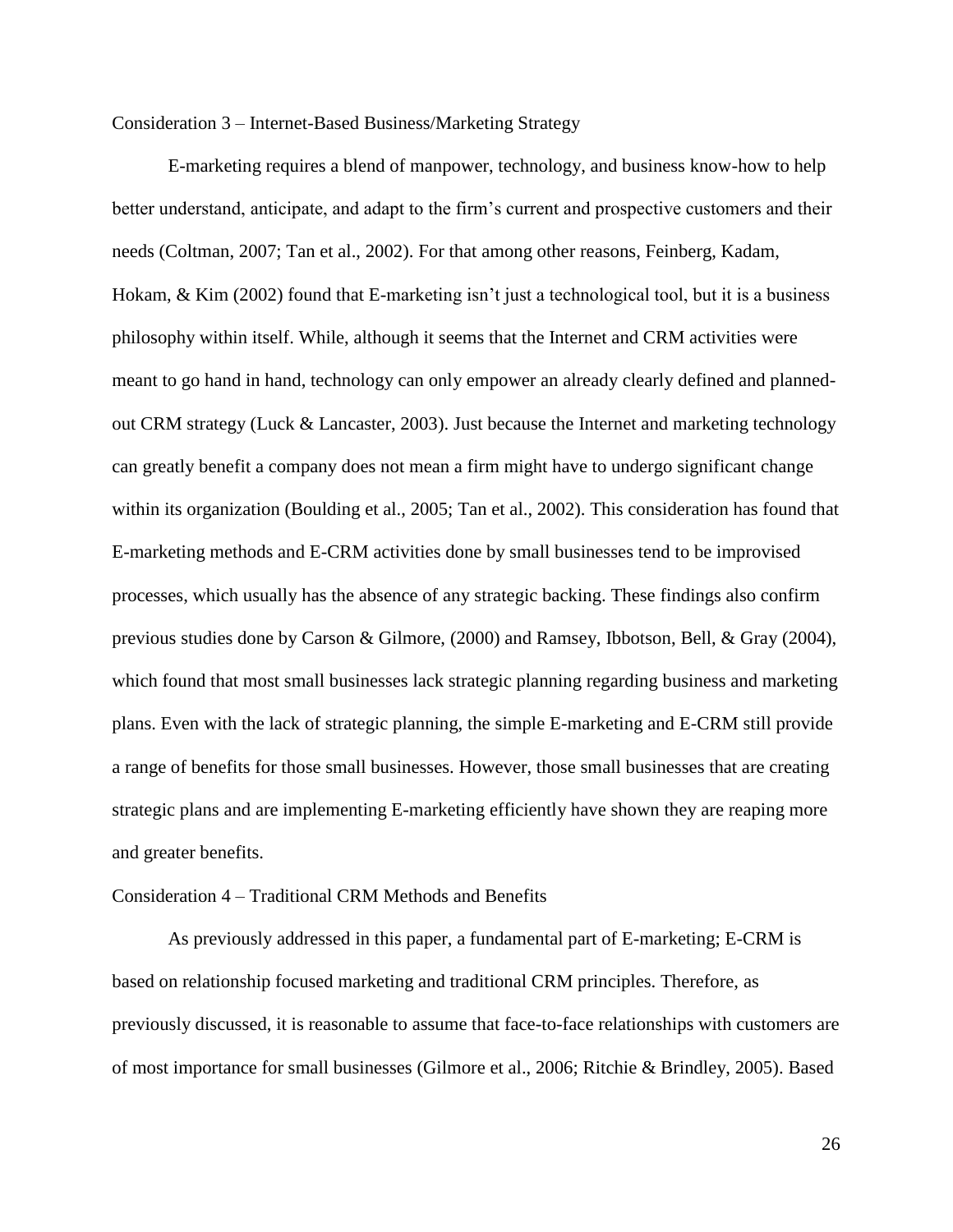on previous research and findings of this study, most small businesses are carrying out some CRM, even if it is the most basic methods of CRM activities. This statement is backed up by the understanding that the technical term "CRM" is relatively new and not widely known by small businesses, but the basic principles behind it (relationship management and taking care of customers) have been conducted by businesses for a long period of time (Tan et al., 2002).

That being said, this study found that the sample widely recognizes four benefits that come from traditional CRM methods: improved overall profitability of the firm, increased customer service, and generation of more sales/transactions. The study also found that a majority of the businesses use their customer relationships as their organization's marketing focus, while a smaller majority of the sample agree that they take action to build trusting relationships with their customers.

#### Consideration 5 – Worth of Customers' Value

A lot of the previous literature and studies done in the area of E-marketing has promoted that the basis of strategy building should revolve around the differing value of the firm's different customers (Parvatiyar & Sheth, 2001; Ryals & Knox, 2001). This ideology allows a firm to devote more labor and money towards marketing to their more profitable customers, where the value is determined by using the customer information and profiles they have collected and developed (Harrigan et al., 2011). This ideal also ties in directly with the Pareto 80/20 rule, where 20 percent of a firm's customers represents 80 percent of that firm's revenue (Parvatiyar & Sheth, 2001; Ryals & Knox, 2001). Based on these ideas a firm should dedicate more marketing resources to that 20 percent that earns them the most profit. However, small businesses in this study do not agree with the strategy that a customer's value dictates their use of E-marketing and other Internet-based tools. This could be contributed to the idea that small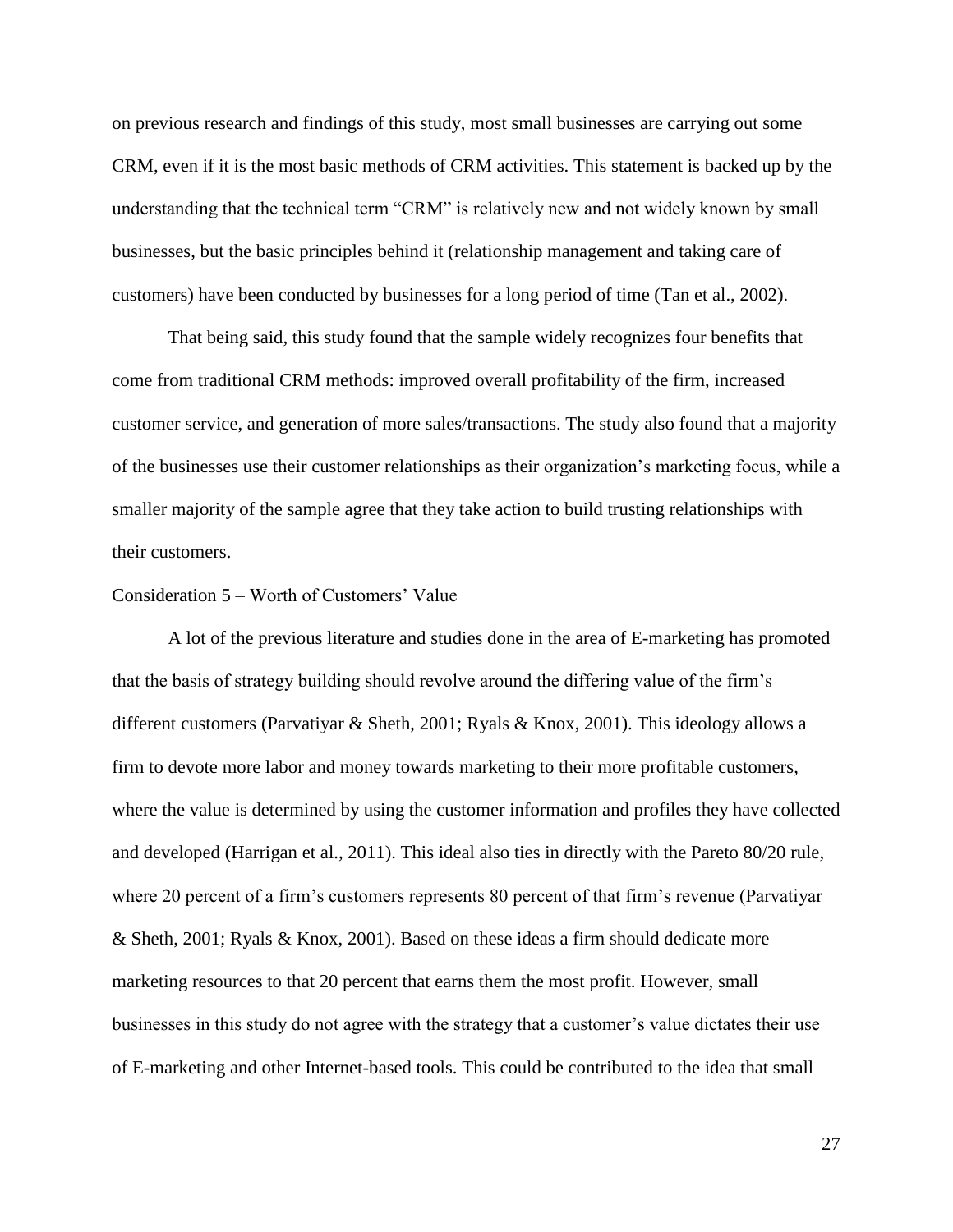businesses tend not to analyze the information they collect on their customers to ascertain overall customer profitability (Harrigan et al., 2011).

# Consideration 6 – Channel Preferences

Harrigan et al. (2011) found that most small businesses struggle to implement additional Internet-based communication into their already existing customer communications. They also found that small businesses worry about a lack of face-to-face contact when conducting CRM activities. The finding confirms this along with other previous research, which, cautioned the role of e-CRM in customer relationships because of it being mistaken as an exclusive technological scheme (Piccoli & Ives, 2005; Ryals & Knox, 2001). In brief, small businesses struggle to understand how E-marketing can accompany and complement their more traditional face-to-face approach to customer relationships. This is evident in the two average response scores for the statements that face-to-face relationships are preferred by the customer (4.25), and face-to-face relationships are preferred by the owner/manager business (4.17). Another interesting find is that a majority of the sample also agree that it is difficult to develop trust with customers online. Consideration 7 – Customer Communication

The final consideration serves as just another emphasis on the fundamental concept that customer relationships are the basis behind almost everything that a small business does, regardless of their knowledge of CRM (O'Dwyer et al., 2007; Stokes, 2000). Building and maintaining these close relationships with customers allow small businesses to obtain information about their competition, as well as beneficial knowledge regarding their customers' buying preferences, trends, and personal information (Harrigan et al., 2011). Developing these key customer relationships also give small businesses a closer view of their market, which grants them the ability to more efficiently and quickly adapt to the ever-changing market demands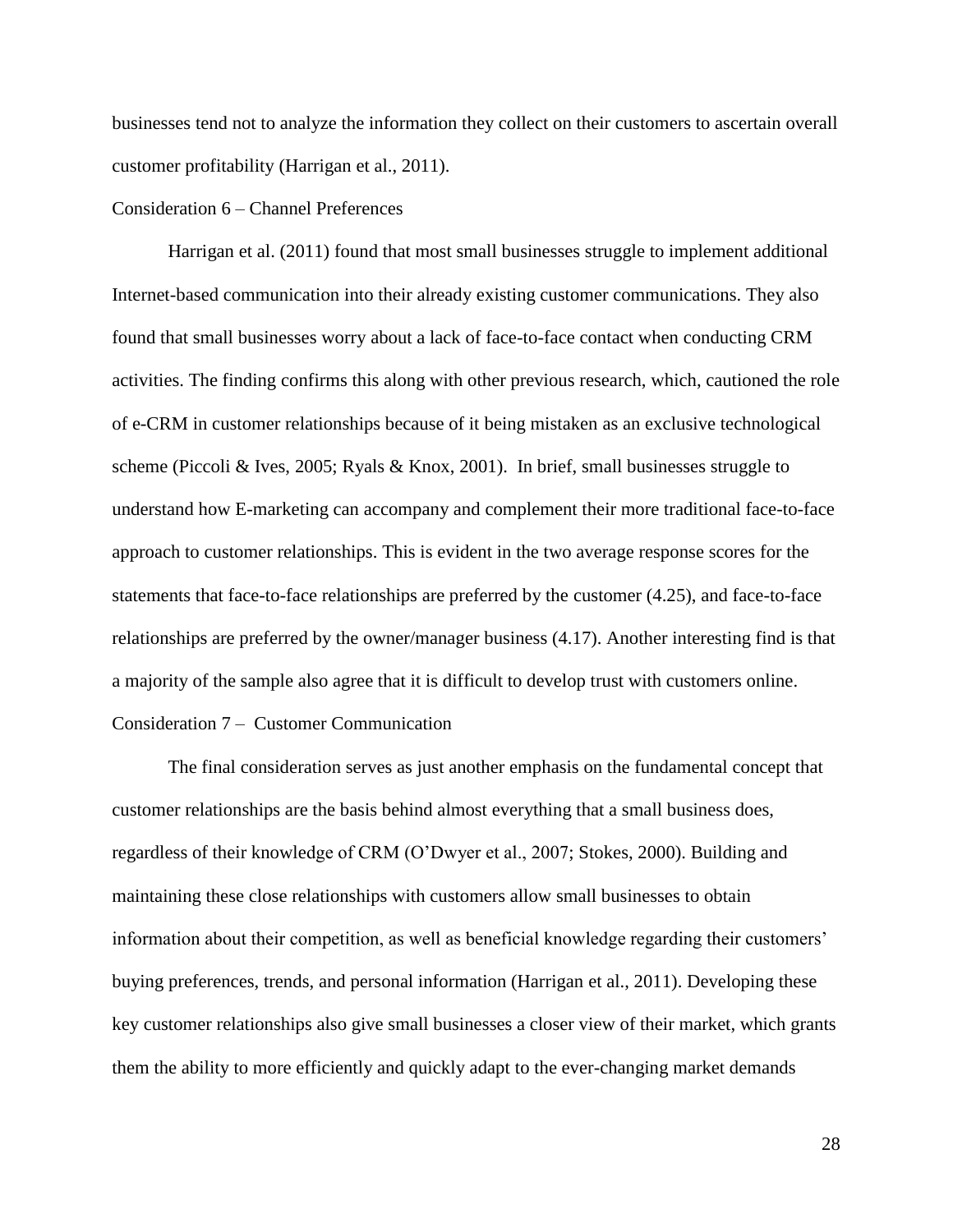(O'Dwyer et al., 2009). As previously discussed, this operating method unquestionably ties directly in the ideals of theoretical relationship focused marketing and other CRM principles.

This final consideration also demonstrates that Internet-based communication is similarly very important for small businesses because of its ability to improve overall communication and the quality of relationships with customers (Harrigan et al., 2011). More specifically, those improvements mostly come from the role of E-mail communication and increasing the opportunities and productivity of more personalized communications (Ansari & Mela, 2003; Harrigan et al., 2011). Chaston and Mangles (2003) have praised the role of the Internet in customer communication because the concept of community is the very basis of the internet. Therefore, even though many small business owners/managers see implanting marketing technology as a potential detriment to maintaining those customer relationships, it doesn't have to be one. Harrigan et al. (2011) say that those owners/managers need not see E-marketing and E-CRM as a detriment because "e-CRM is not a substitute for face-to-face contact; it is a compliment". By creating the potential for more efficient communication, E-marketing frees up owners/managers to conduct more of face-to-face meetings (Chong, Bian, & Zhang, 2016). It also has the capability to create deeper and more loyal bonds which are improved upon by the firm's in-depth knowledge of their customer base (Rai, Patnayakuni, & Seth, 2006). Findings show that the sample has very regular communication with their customers. That being said, the sample also proved that they find it difficult to include Internet-based communications in their overall communication. These findings substantiate the points discussed earlier that small business finds Internet-based communications to be more of a deterrent and disconnect with their customer base. However, previous research has shown how E-marketing and E-CRM can improve customer communication by enabling personalization of marketing efforts,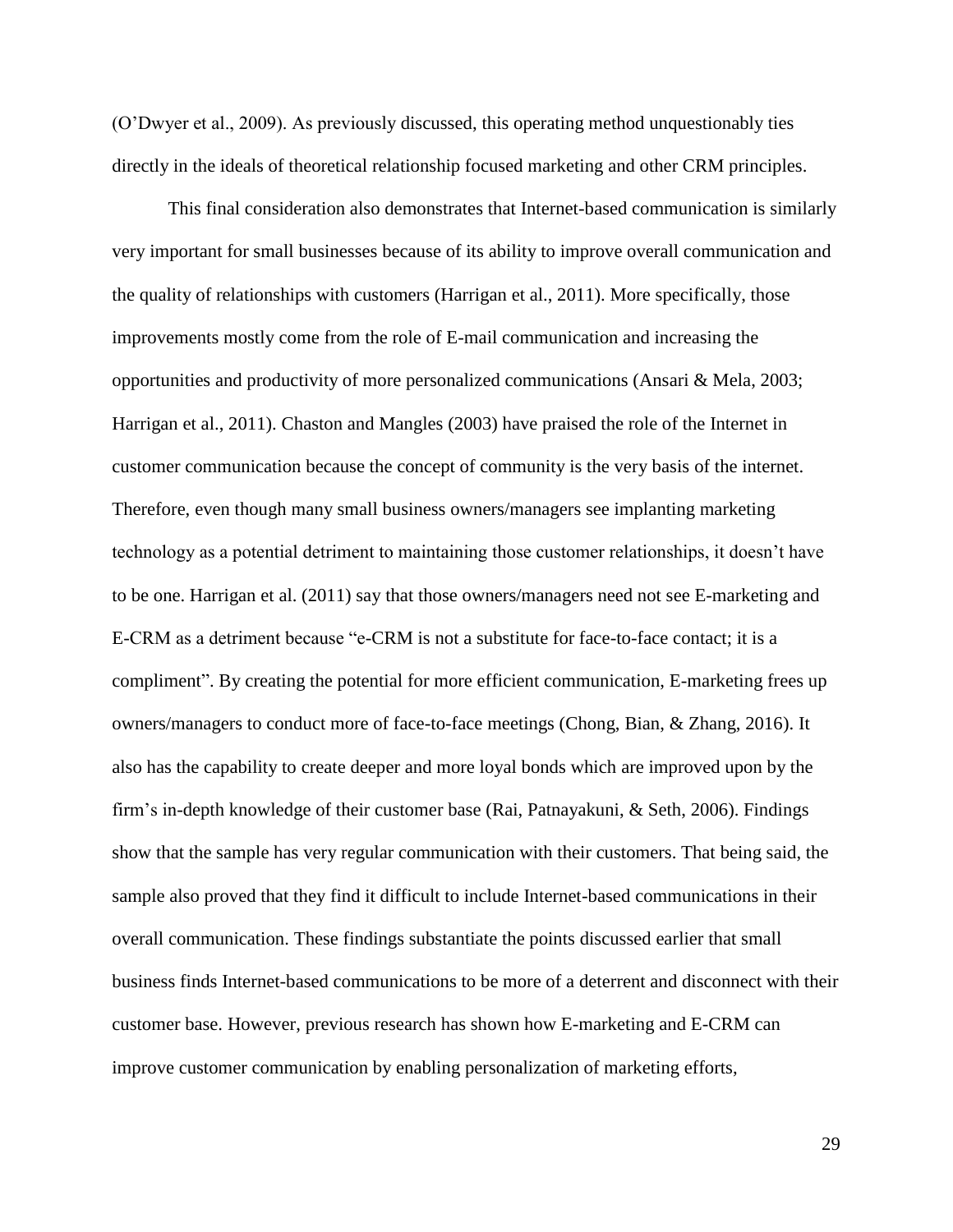implementing different communication channels, and encouraging interchange between customers and the business (Day & Hubbard, 2003).

# Model

Based on the results of the study, a model was created by using the considerations that were found during the study. This model can help the small businesses that are hesitant about implementing E-marketing and other marketing technologies. While it does not solve the problem of creating a sure-fire way of implementing E-marketing, it can help small businesses realize what goes into the implementation of E-marketing and the benefits that go along with it. These considerations include marketing technology benefits, Internet-based business/marketing strategy, traditional CRM methods and benefits, worth of customer value, channel preferences, customer communication, and customer data management.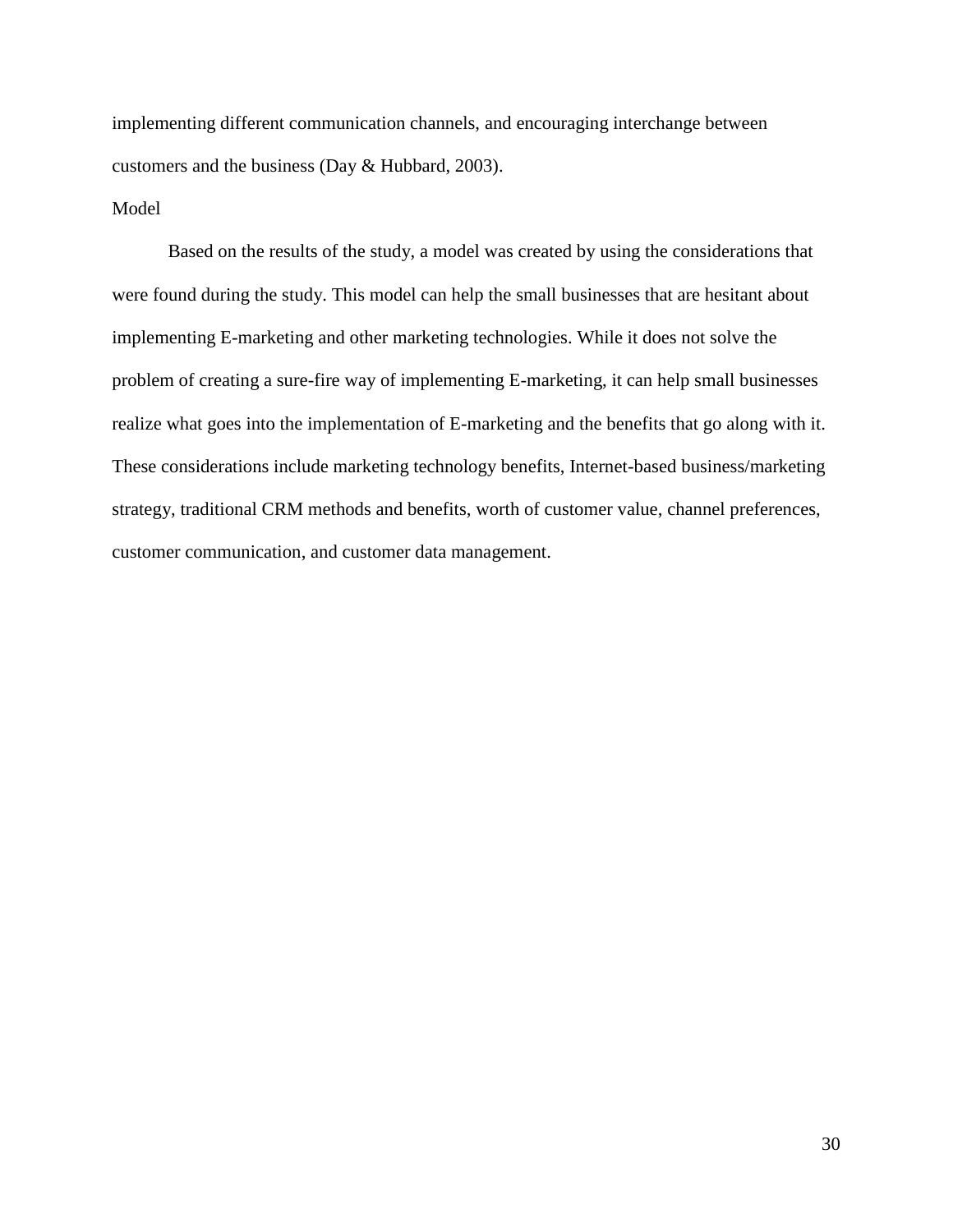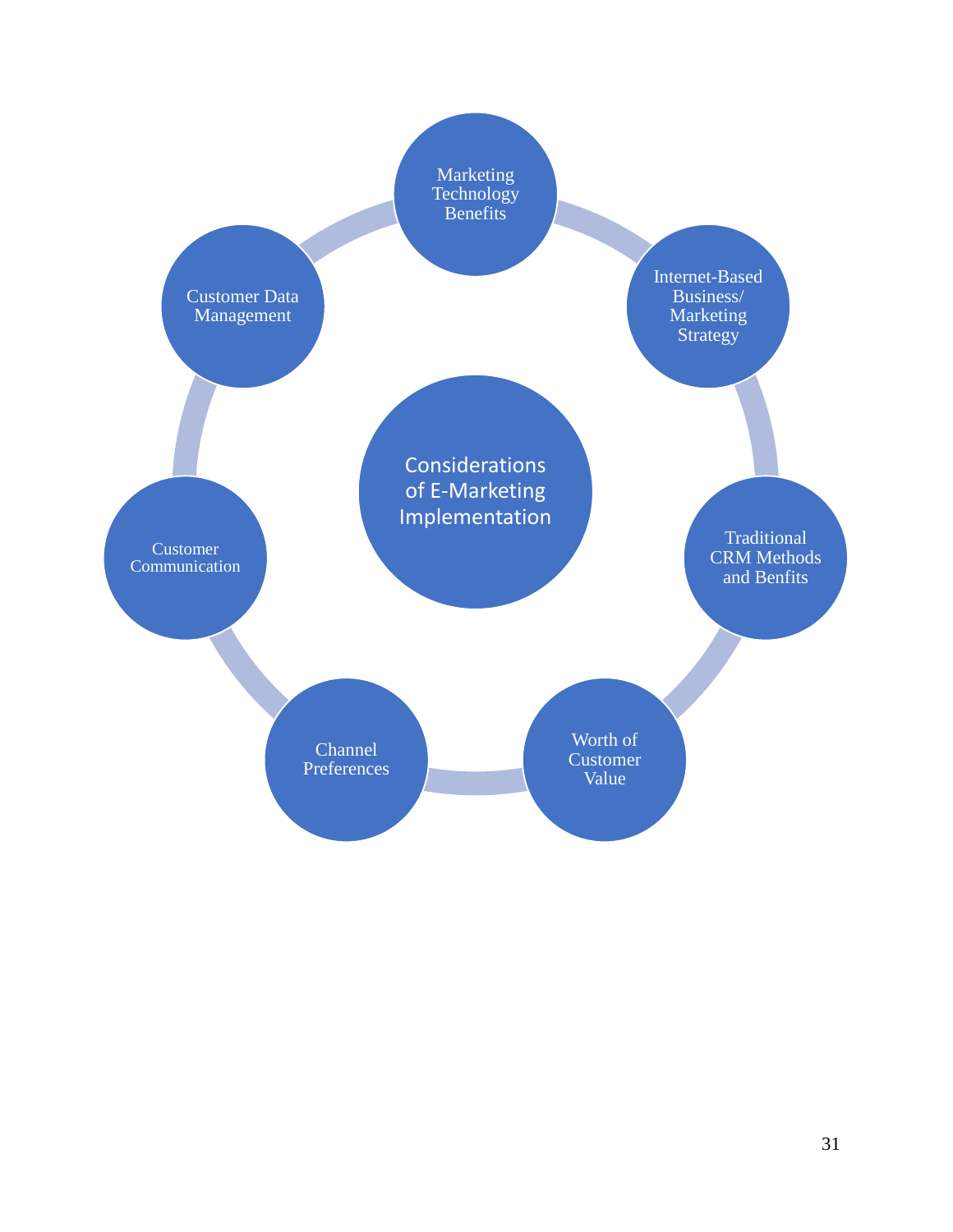#### **Conclusion**

<span id="page-36-0"></span>Even though small businesses face tougher and more challenges implementing Emarketing and marketing technology, they are conducting fundamental practices of E-marketing and more specifically E-CRM. It is widely acknowledged that small businesses have fewer resources such as financial power, owner/manager expertise, manpower, and they find it difficult to fully develop and implement marketing technology into their marketing efforts (Street & Meister, 2004). Small businesses are utilizing their basic E-marketing activities to improve their customer data management abilities, improve their overall communication with their customers, and by using both of those improvements to create better customer and market insight.

This study has contributed to knowledge by presenting that small businesses are achieving a range of benefits by utilizing basic forms of E-marketing on an impromptu basis, while small businesses that strategically plan out and use E-Marketing are reaping more greater benefits while facing fewer obstacles in the implementation. It is widely accepted that traditional CRM helps small businesses compete not only within their own market but against larger organizations as well. This study goes to some extent to prove that including marketing technology with those already done CRM activities to create E-marketing and E-CRM can greatly benefit small businesses by strengthening face-to-face relationships and communication. By utilizing relatively simple and easy-to-use technologies such as e-mail, websites, and database management software, E-marketing becomes a more easily implemented strategy to carry out for small businesses that lack the financial resources and expertise of larger firms. Therefore, it is recommended that small businesses utilize software like Microsoft Excel, Access, and Outlook as well as others. However, ultimately the decision to implement those marketing technologies often falls on the shoulders of the small businesses' owners/managers. Most of the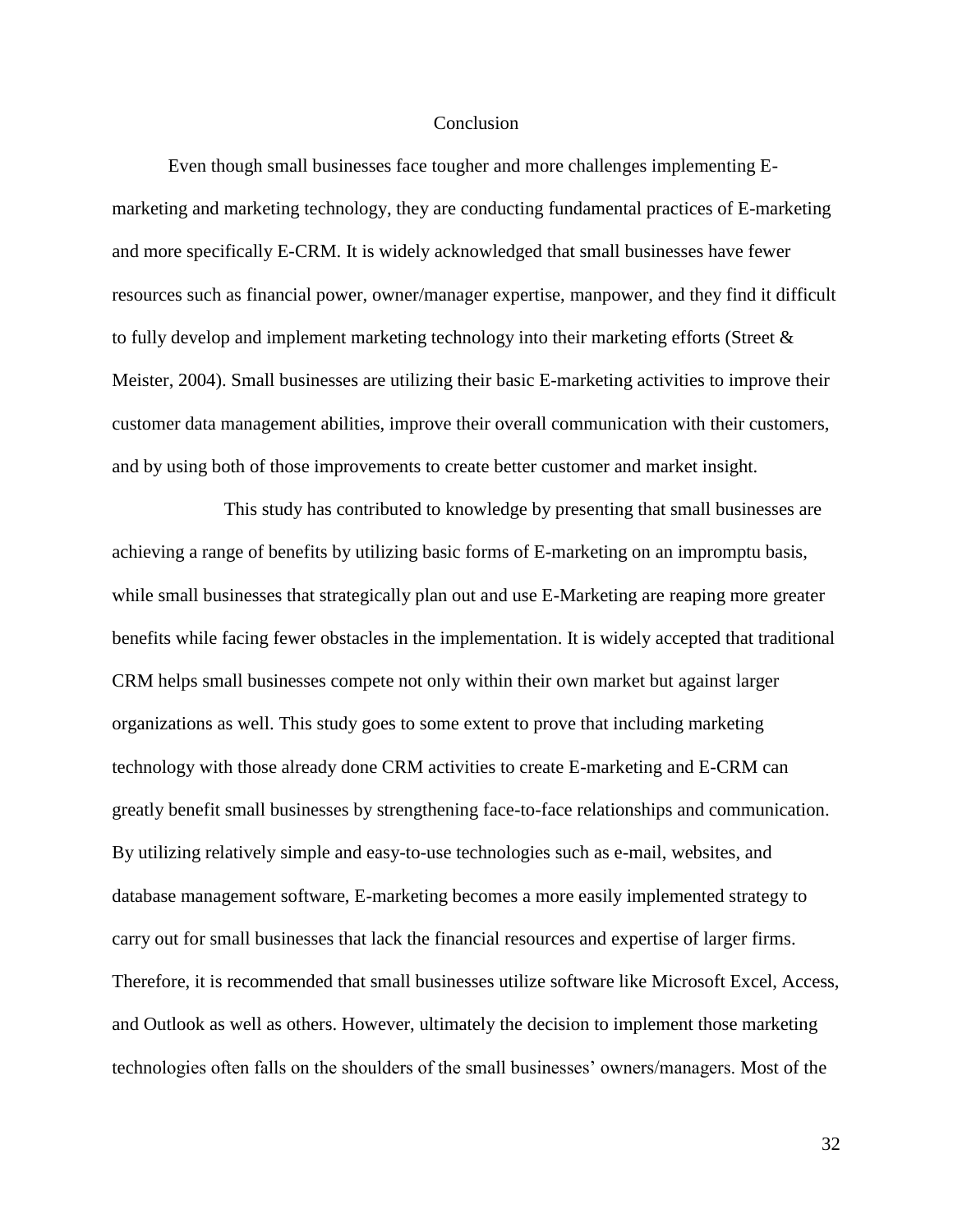time, these decision makers lack the marketing and technological knowledge and expertise to create a well-designed strategic plan to implement these technologies into their marketing efforts fully.

This study has also led to the creation of a model that identifies seven different items that small business owners/managers should consider when deciding to implement E-marketing and marketing technologies. These considerations encompass the different aspects that small businesses should study and focus on when making decisions about implementing marketing technologies into their marketing strategy. While this model does not map out a perfect route for the small businesses to take, their owners/managers can look upon these considerations to help lead them to which direction and decisions to make.

This study has contributed to theory and practice of small business marketing and Emarketing by recommending that small businesses should make efforts to implement marketing technology into their already established customer-oriented marketing processes to reap a variety of benefits. These marketing technologies do not need to be overwhelming, business strategy changing investments; in fact, for small businesses beginning E-marketing activities they should be relatively small technological ventures such as e-mail, database management, and websites. Customer relationships are usually the most important means of competing for small businesses, and E-marketing helps them improve their overall customer relationship management.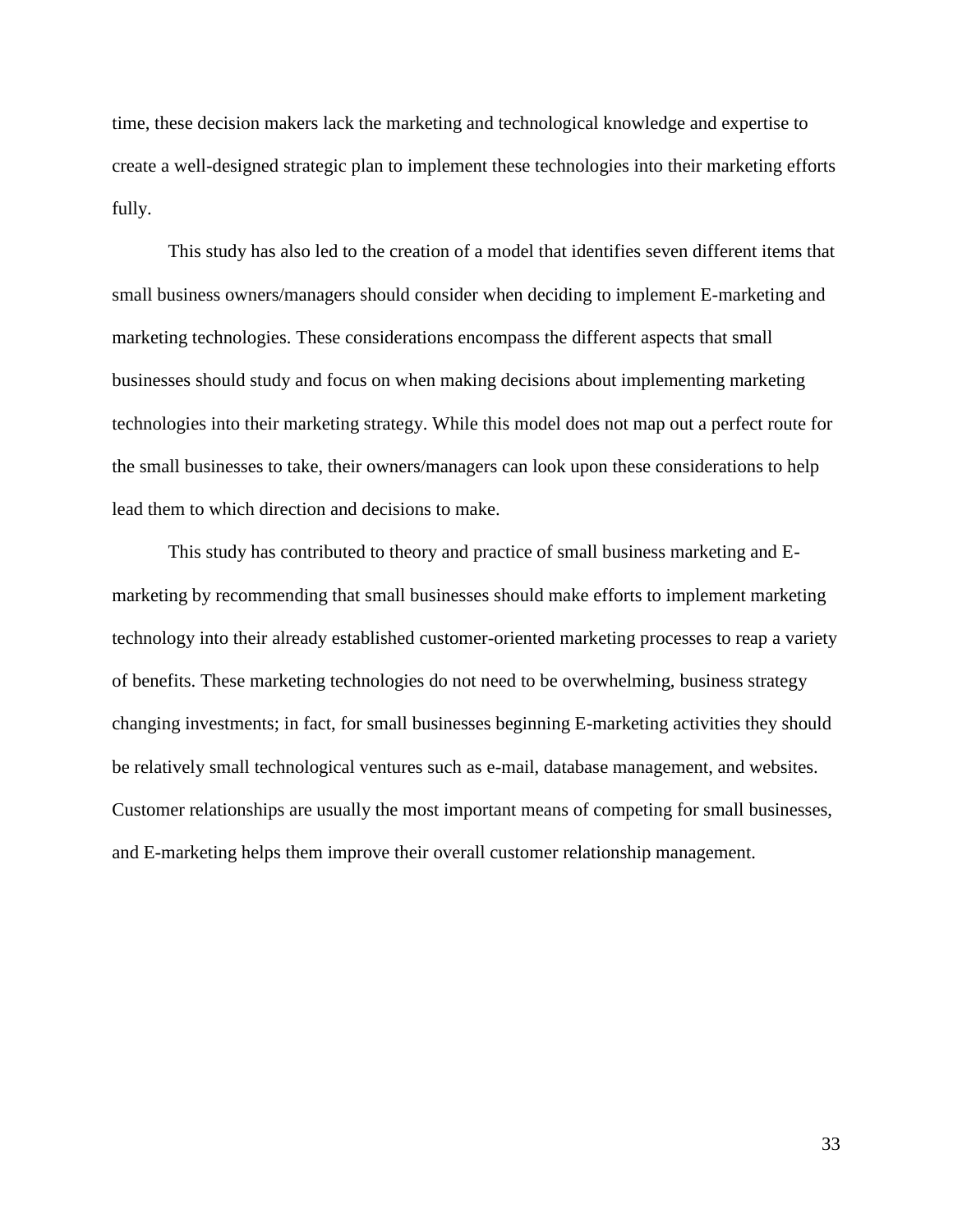#### References

- <span id="page-38-0"></span>Ab Hamid, N. R., & Kassim, N. (2004). Internet Technology as a Tool in Customer Relationship Management. *Journal of American Academy of Business, Cambridge*, *4*(1/2), 103–108.
- Alford, P., & Page, S. J. (2015). Marketing technology for adoption by small business. *The Service Industries Journal*, *35*(11–12), 655–669. https://doi.org/10.1080/02642069.2015.1062884
- Ansari, A., & Mela, C. F. (2003). E-Customization. *Journal of Marketing Research (JMR)*, *40*(2), 131–145.
- Boulding, W., Staelin, R., Ehret, M., & Johnston, W.J. (2005). A customer relationship management roadmap: What is known, potential pitfalls, and where to go. *Journal of Marketing, 69*(4), 155–166.
- Capon, N., & Glazer, R. (1987). Marketing and Technology: A Strategic Coalignment. *Journal of Marketing*, *51*(3), 1–14. https://doi.org/10.2307/1251644
- Chan, J.O. (2005). Toward a unified view of customer relationship management. *Journal of American Academy of Business, Cambridge, 6*(1), 32–38.
- Chaston, I., & Mangles, T. (2003). Relationship marketing in online business-to-business markets. A pilot investigation of small UK manufacturing firms. *European Journal of Marketing, 37*(5/6), 753-773.
- Chen, J., & Ching, R.K.H. (2007). The effects of information and communication technology on customer relationship management and customer lock-in. *International Journal of Electronic Business, 5*(5), 478–498.
- Chong, W. K., Bian, D., & Zhang, N. (2016). E-marketing services and e-marketing performance: the roles of innovation, knowledge complexity and environmental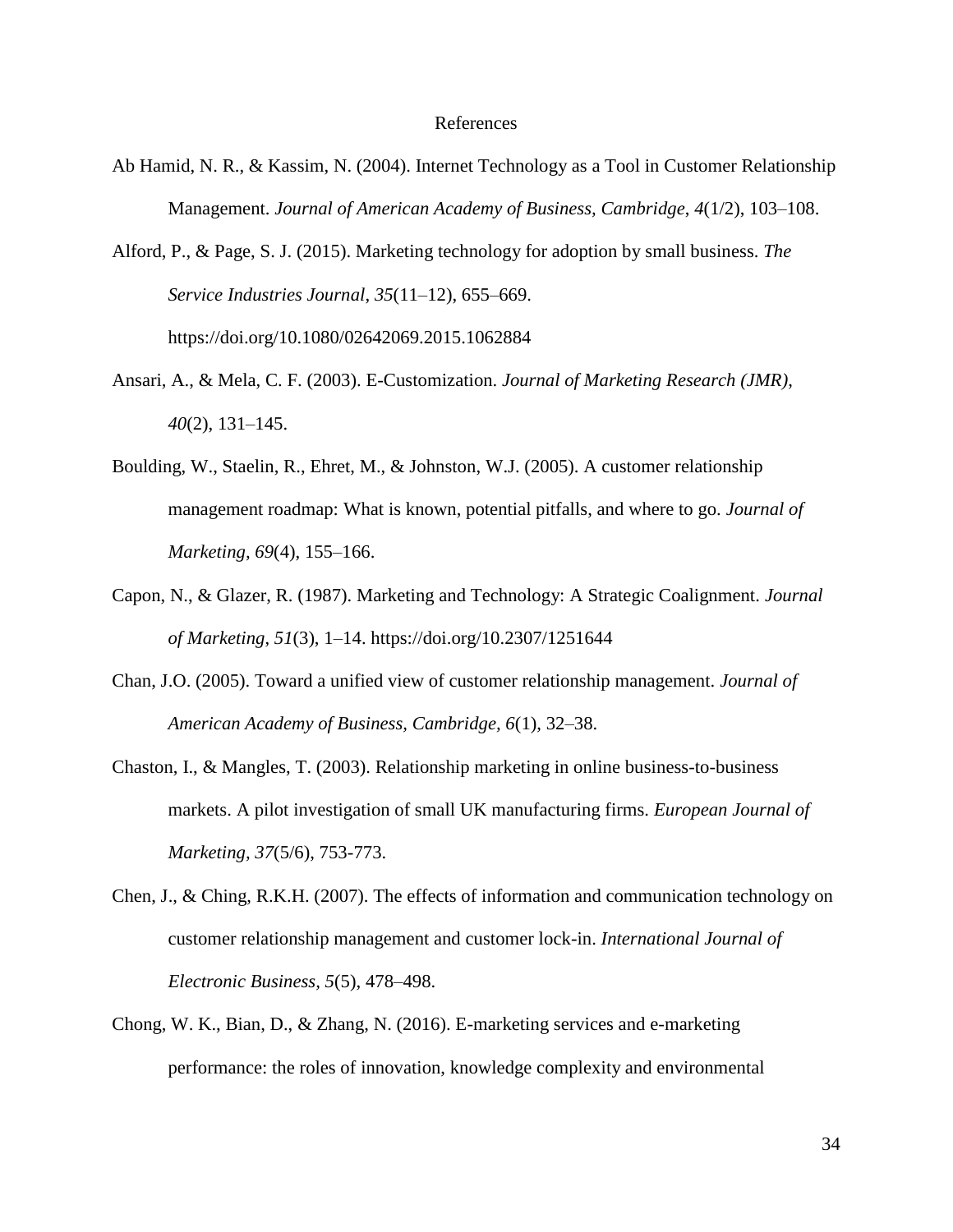turbulence in influencing the relationship. *Journal of Marketing Management, 32*(1-2), 149-178. doi:10.1080/0267257X.2015.1102758

- Coltman, T. (2007). Why build a customer relationship management capability? *The Journal of Strategic Information Systems, 16*(3), 301–320.
- Cooper, M., Upton, N., & Seaman, S. (2005). Customer relationship management: A comparative analysis of family and non-family business practices. *Journal of Small Business Management, 43*(3), 242–256.
- Cronin-Gilmore, J. (2012). Exploring Marketing Strategies in Small Businesses. *Journal of Marketing Development & Competitiveness*, *6*(1), 96–107.
- Day, S.G., & Hubbard, J.K. (2003). Customer relationships go digital. *Business Strategy Review, 14*(1), 17–26.
- Dibrell, C., Davis, P. S., & Craig, J. (2008). Fueling innovation through information technology in SMEs. *Journal of Small Business Management, 46*(2), 203–218.
- Doole, I., Grimes, T., & Demack, S. (2006). An exploration of the management practices and processes most closely associated with high levels of export capability in SMEs. *Marketing Intelligence and Planning, 24*(6), 632–647.
- Feinberg, R.A., Kadam, R., Hokam, L., & Kim, I. (2002). The state of electronic customer relationship management in retailing. *International Journal of Retail and Distribution Management, 30*(10), 470–481.
- Geiger, S., & Martin, S. (1999). The Internet as a relationship marketing tool Some evidence from Irish companies. *Irish Marketing Review, 12*(2), 25–36.
- Gilmore, A., & Carson, D. (1999). Entrepreneurial marketing by networking. *New England Journal of Entrepreneurship, 2*(2), 31–38.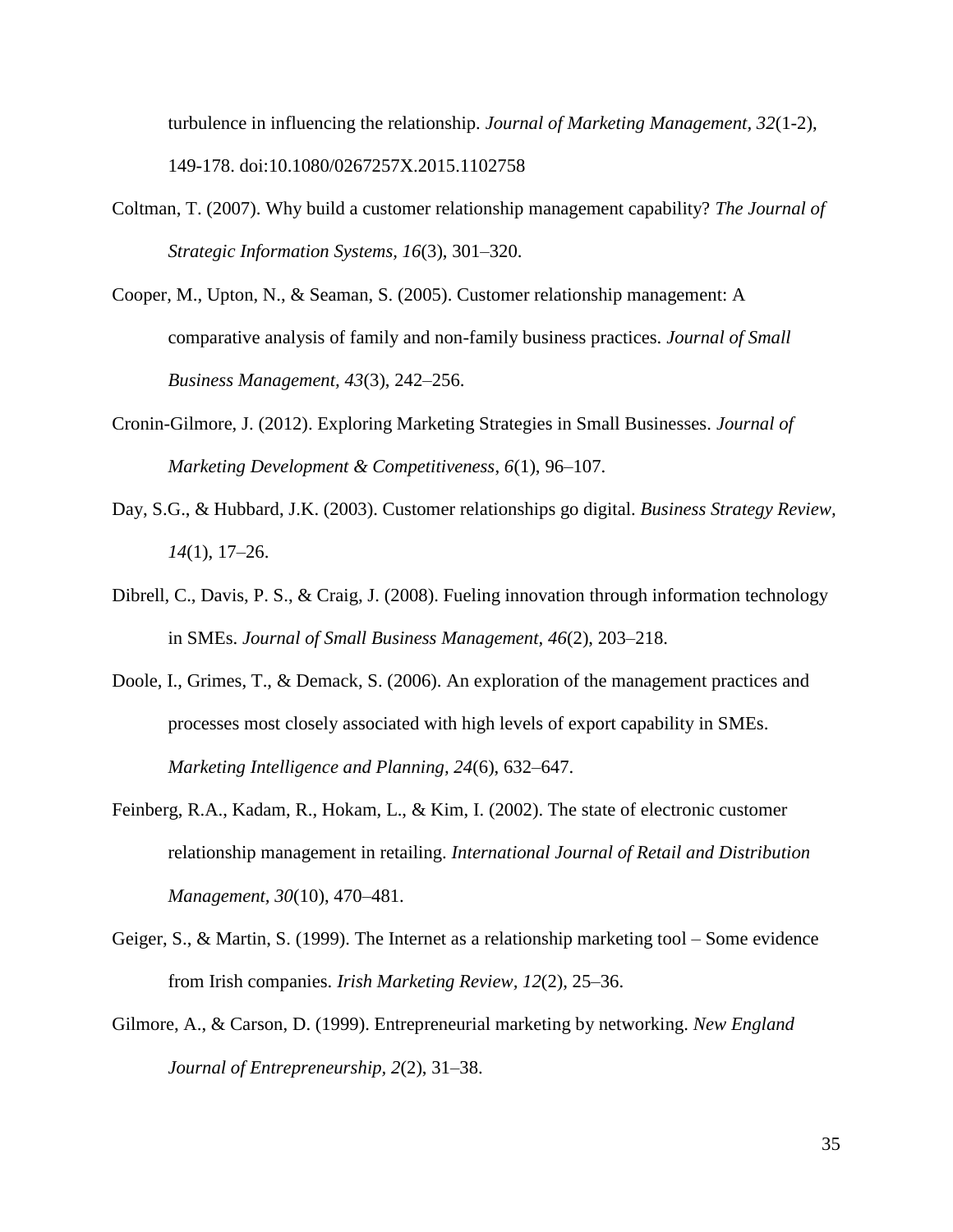- Gilmore, A., Carson, D., & Rocks, S. (2006). Networking in SMEs: Evaluating its contribution to marketing activity. *International Business Review, 15*, 278–293.
- Harrigan, P., Ramsey, E., & Ibbotson, P. (2011). Critical factors underpinning the e-CRM activities of SMEs. Journal of Marketing Management, 27(5–6), 503–529. https://doi.org/10.1080/0267257X.2010.495284
- Hills, G.E., Hultman, C.M., & Miles, M.P. (2008). The evolution and development of entrepreneurial marketing. *Journal of Small Business Management, 46*(1), 99–112.
- Hills, G.E., & Laforge, R.W. (1992). Research at the marketing interface to advance entreptreneurship theory. *Entrepreneurship: Theory and Practice, 16*, 33–60.
- Hunter, M.G. (2004). Information system and small business: Research issues. *Journal of Global Information Management, 12*(4), 1–6.
- Ilieva, J., Baron, S., & Healey, N. M. (2002). Online surveys in marketing research: pros and cons. *International Journal of Market Research, 44*(3), 361-376.
- Jayachandran, S., Sharma, S., Kaufman, P., & Raman, P. (2005). The role of relational information processes and technology use in customer relationship management. *Journal of Marketing, 69*(4), 177–192.
- Kalyanam, K., & McIntyre, S. (2002). The e-marketing mix: A contribution of the e-tailing wars. *Academy of Marketing Science. Journal*, *30*(4), 487.
- Keh, H.T., Nguyen, T.T.M., & Ng, H.P. (2007). The effects of entrepreneurial orientation and marketing information on the performance of SMEs. *Journal of Business Venturing, 22*(4), 592–611.
- Kocak, A., & Abimbola, T. (2009). The effects of entrepreneurial marketing on born global performance. *International Marketing Review, 26*(4–5), 439–452.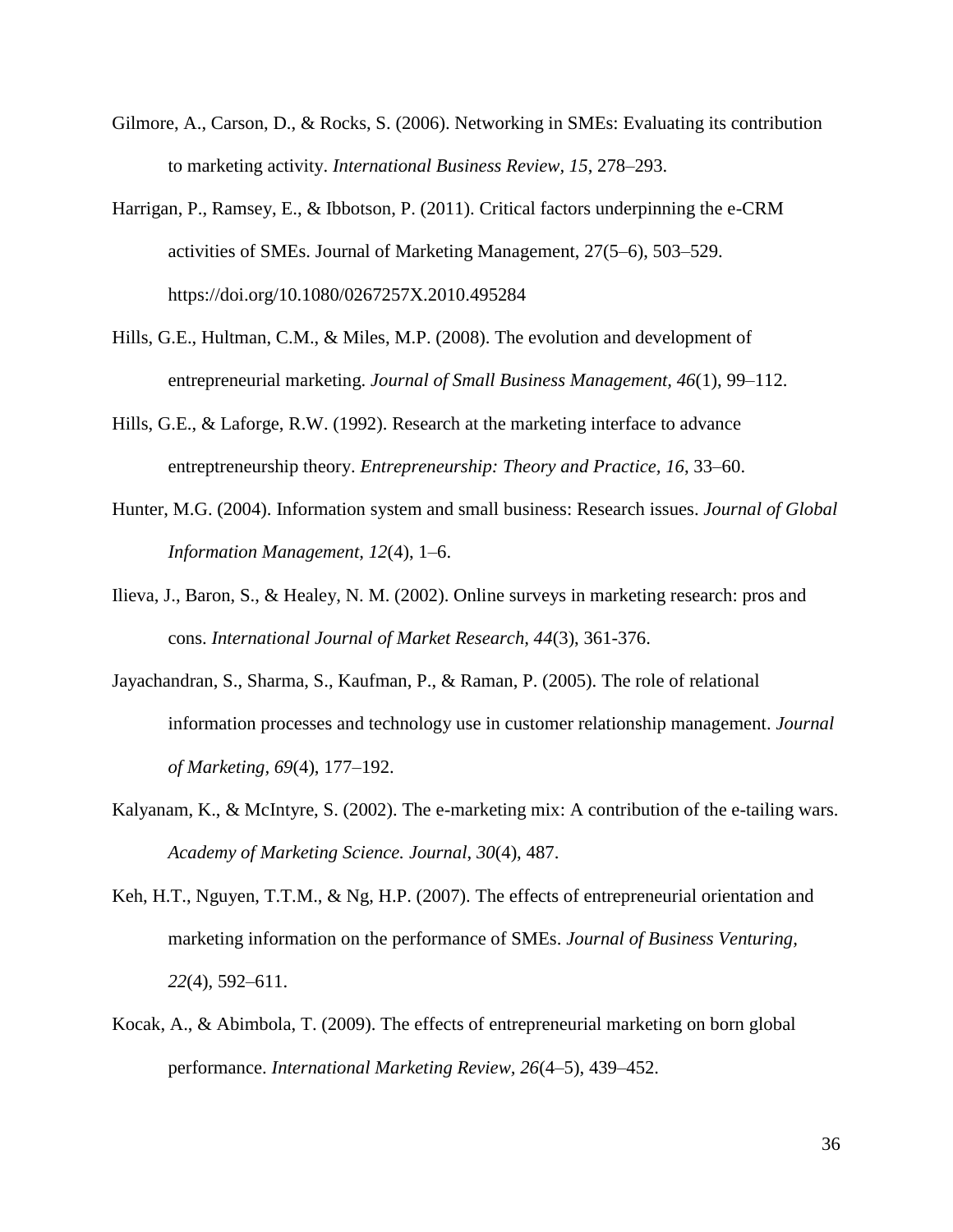- Lee-Kelley, L., Gilbert, D., & Mannicom, R. (2003).How e-CRM can enhance customer loyalty. *Marketing Intelligence and Planning, 21*(4/5), 239–249.
- Letaifa, S.B., & Perrien, J. (2007). The impact of E-CRM on organizational and individual behavior: The effect of the remuneration and reward system. *International Journal of E-Business Research, 3*(2), 13–23.
- Luck, D., & Lancaster, G. (2003). E-CRM: Customer relationship marketing in the hotel industry. *Managerial Auditing Journal, 18*(3), 213–231.
- McCartan-Quinn, D., & Carson, D. (2003). Issues which impact upon marketing in the small firm. *Small Business Economics*, *21*(2), 201–213.
- O'Dwyer, M., Gilmore, A., & Carson, D. (2009). Innovative marketing in SMEs. *European Journal of Marketing, 43*(1/2), 46–61.
- Ortega, B.H., Martinez, J.J., & De Hoyos, M.J.M. (2008). The role of information technology knowledge in B2B development. *International Journal of E-Business Research, 4*(1), 40– 54.
- Pan, S.L., &Lee, J. (2003). Using e-CRM for a unified view of the customer. *Communications of the ACM, 46*(4), 95–99.
- Parvatiyar, A., & Sheth, J.N. (2001). Customer relationship management: Emerging practice, process, and discipline. *Journal of Economic and Social Research, 3*(2), 1–34.
- Payne, A., & Frow, P. (2006). Customer relationship management: From strategy to implementation. *Journal of Marketing Management, 22,* 135–168.
- Piccoli, G., & Ives, B. (2005). IT-dependent strategic initiatives and sustained competitive advantage: A review and synthesis of the literature. *MIS Quarterly, 29*(4), 747–777.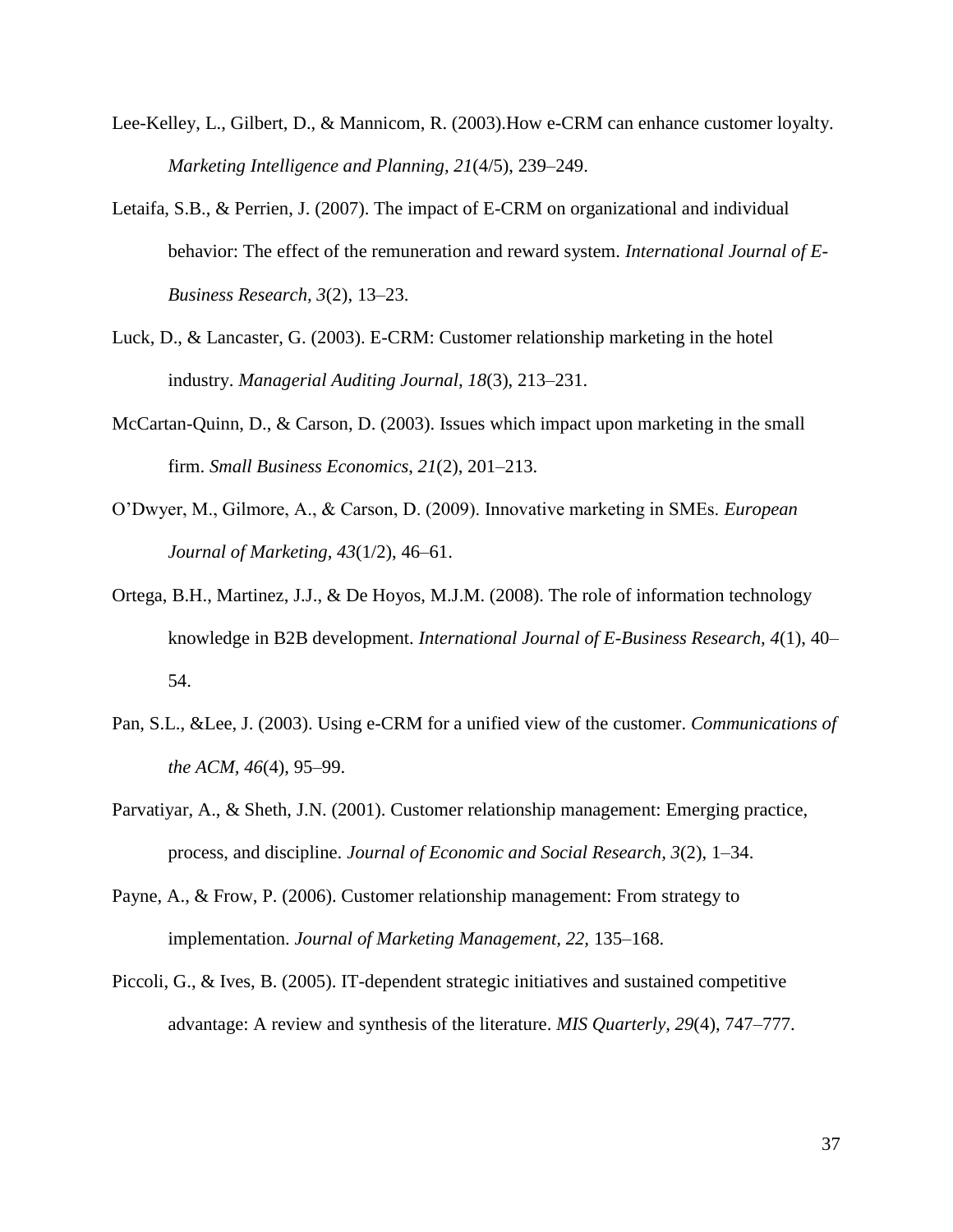- Pinho, J.C. (2007). The impact of ownership Location-specific advantages and managerial characteristics on SME foreign entry mode choices. *International Marketing Review, 24*(6), 715–734.
- Rai, A., Patnayakuni, R., & Seth, M. (2006). Firm performance impacts of digitally enabled supply chain integration capabilities. *MIS Quarterly, 30*(2), 225–246.
- Ramsey, E., Ibbotson, P., Bell, J., & Gray, B. (2004). A projectives perspective of international 'e' services. *Qualitative Market Research: An International Journal, 7*(1), 34–47.
- Ritchie, B., & Brindley, C. (2005). ICT adoption by SMEs: Implications for relationships and management. New Technology. *Work and Employment, 20*(3), 205–217.
- Ross, D. (2005). E-CRM from a supply chain management perspective. *Information Systems Management, 22*(1), 37–44.
- Ryals, L., & Knox, S. (2001). Cross-functional issues in the implementation of relationship marketing through customer relationship management. *European Management Journal, 19*(5), 534–542.
- Selm, M., & Jankowski, N.W. (2006). Conducting online surveys. *Quality and Quantity, 40*(3), 435–457.
- Sills, S.J., & Song, C. (2002). Innovations in survey research: An application of web-based surveys. *Social Science Computer Review, 20*(1), 22–30.
- Simpson, M., Tuck, N., & Bellamy, S. (2004). Small business success factors: the role of education and training. *Education & Training*, *46*(8/9), 481–491.
- Slater, S. F., & Olson, E. M. (2001). Marketing's contribution to the implementation of business strategy: An empirical analysis. *Strategic Management Journal*, *22*(11), 1055–1067.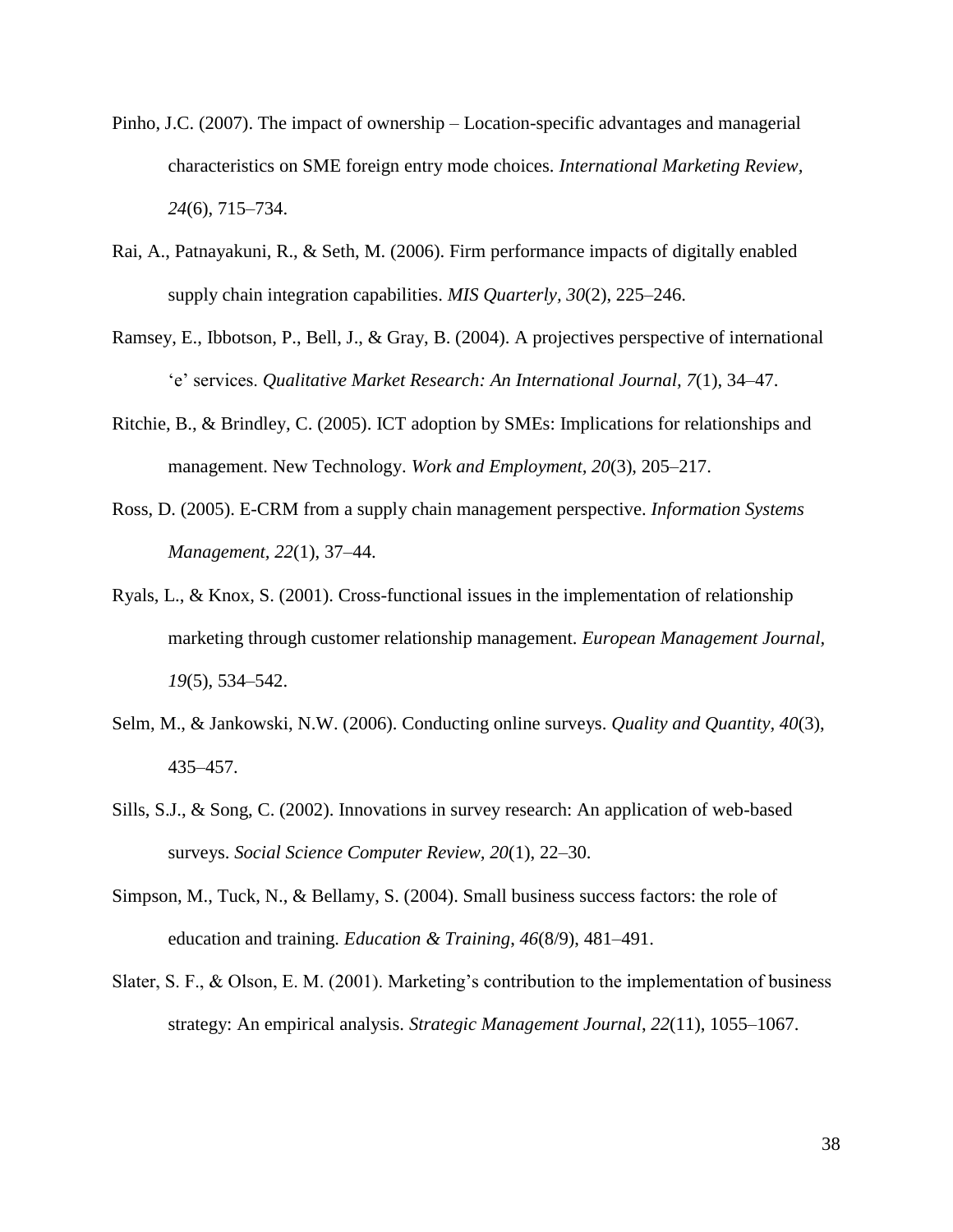Small Business Administration. (2014). Small Business Profiles for the States and Territories - Florida - 2014. Retrieved from

https://www.sba.gov/sites/default/files/advocacy/FL\_0.pdf

Small Business Administration. (2014). Small Business Profiles for the States and Territories - All Profiles - 2014. Retrieved from https://www.sba.gov/sites/default/files/advocacy/SB\_Profiles\_2014-15\_0.pdf

Starkov, M. (2004). The essence of e-CRM. *Hotels, 38*(10), 59–62.

- Stokes, D. (2000). Putting entrepreneurship into marketing: The processes of entrepreneurial marketing. *Journal of Research in Marketing and Entrepreneurship, 2*(1), 1–16.
- Street, C.T., & Meister, D.B. (2004). Small business growth and internal transparency: The role of information systems. *MIS Quarterly, 28*(3), 473–506.
- Tagliavini, M., Ravarini, A., & Antonelli, A. (2001). An evaluation model for electronic commerce activities within SMEs. *Information Technology and Management, 2*(2), 211– 230.
- Tan, X., Yen, D.C., & Fang, X. (2002). Internet integrated customer relationship management A key success factor for companies in the e-commerce arena. *Journal of Computer Information Systems, 42(*3), 77–86.
- Teng, K.L.L., Soo, G.O., & Poon, W.C. (2007). The use of customer relationship management (CRM) by manufacturing firms in different industries: A Malaysian survey. *International Journal of Management, 24*(2), 386–397.
- Tynan, C. (1995). Marketing and Entrepreneurship in SMEs: An Innovative Approach. *European Journal of Marketing; Bradford*, *29*(7), 85.